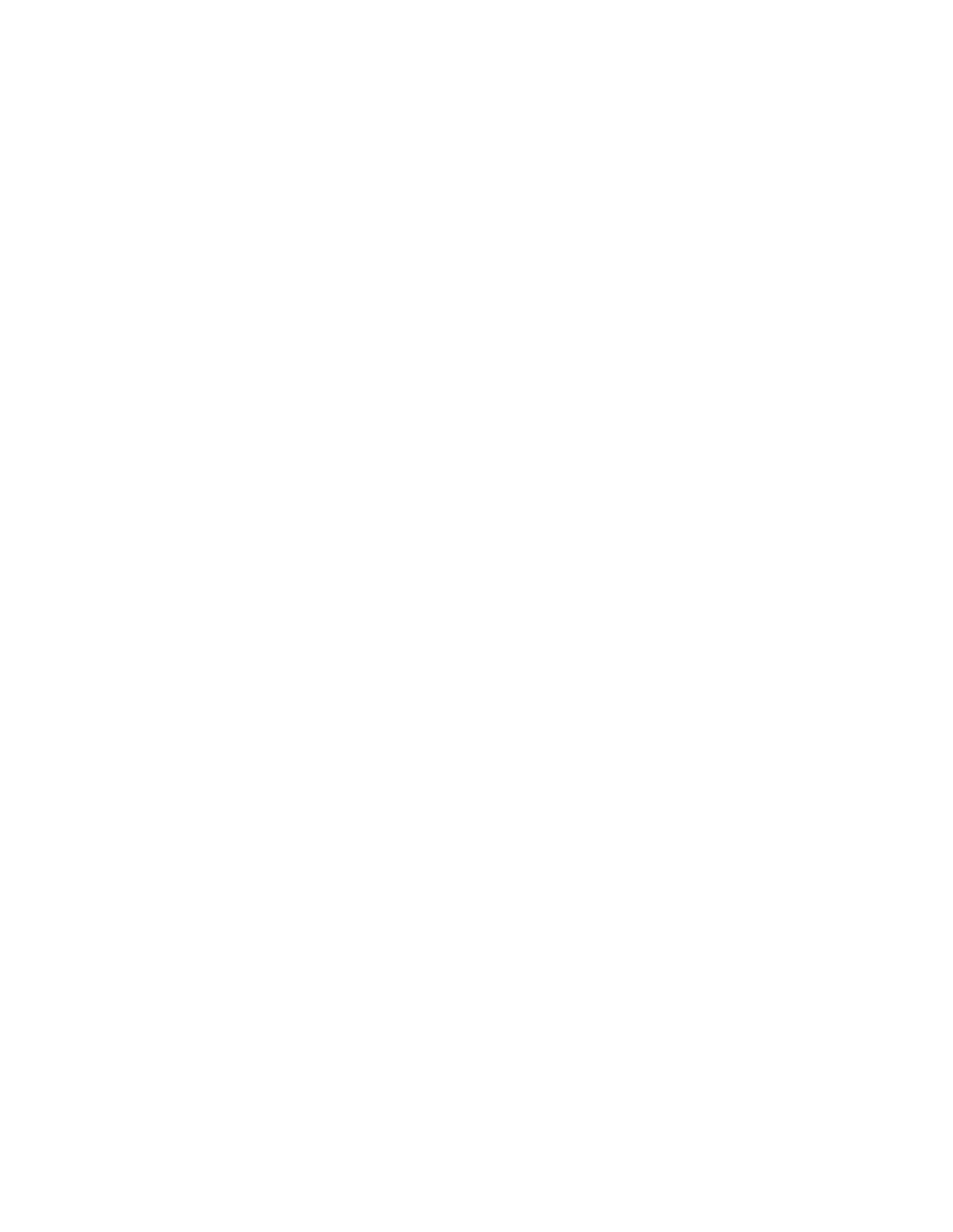# **IN THIS STUDY**

This IDC study reviews the current leading players in the clientless remote support market. This market is characterized by software or hardware solutions that enable an IT support professional to remotely control an end user's PC without having any software already installed on that device. Eliminating the requirement that the end user already have client software installed differentiates these solutions from the previous generation of remote support tools.

## **Methodology**

#### **Selection of Profiled Vendors**

Profiled vendors in this study include:

- **8** Citrix Online
- **2** LogMeIn
- **因 NetworkStreaming**
- **IN NTR Global**
- **因** WebEx

In determining which vendors to include, IDC looked at the top remote access vendors and determined if they had a product or solution that specifically targeted the support services market and if that solution did not require preinstalled client software. Each of these companies was surveyed regarding the features and pricing of their offerings.

Additional companies were asked to participate in this series of interviews, but they declined to do so and, as a result, are not included in this study.

# **SITUATION OVERVIEW**

Supporting end customers has traditionally been a challenge for hardware and software vendors. Often the responsibility for support the end user in a business setting has fallen on the internal help desk. In the consumer market, most vendors provide some form of telephone support services. These services are often not very satisfactory to the consumers, and many of them are left angry at the hardware or software vendor. The results are reduced brand loyalty and potentially reduced upgrade or replacement sales.

In the enterprise setting, the use of remote support tools is becoming increasingly pervasive. Software and hardware vendors are developing and embedding tools that will allow them to remotely monitor, diagnose, and fix potential problems. Generally, these tools are being embedded in large enterprisewide software applications, such as ERP and CRM systems, and large hardware systems, such as servers, storage,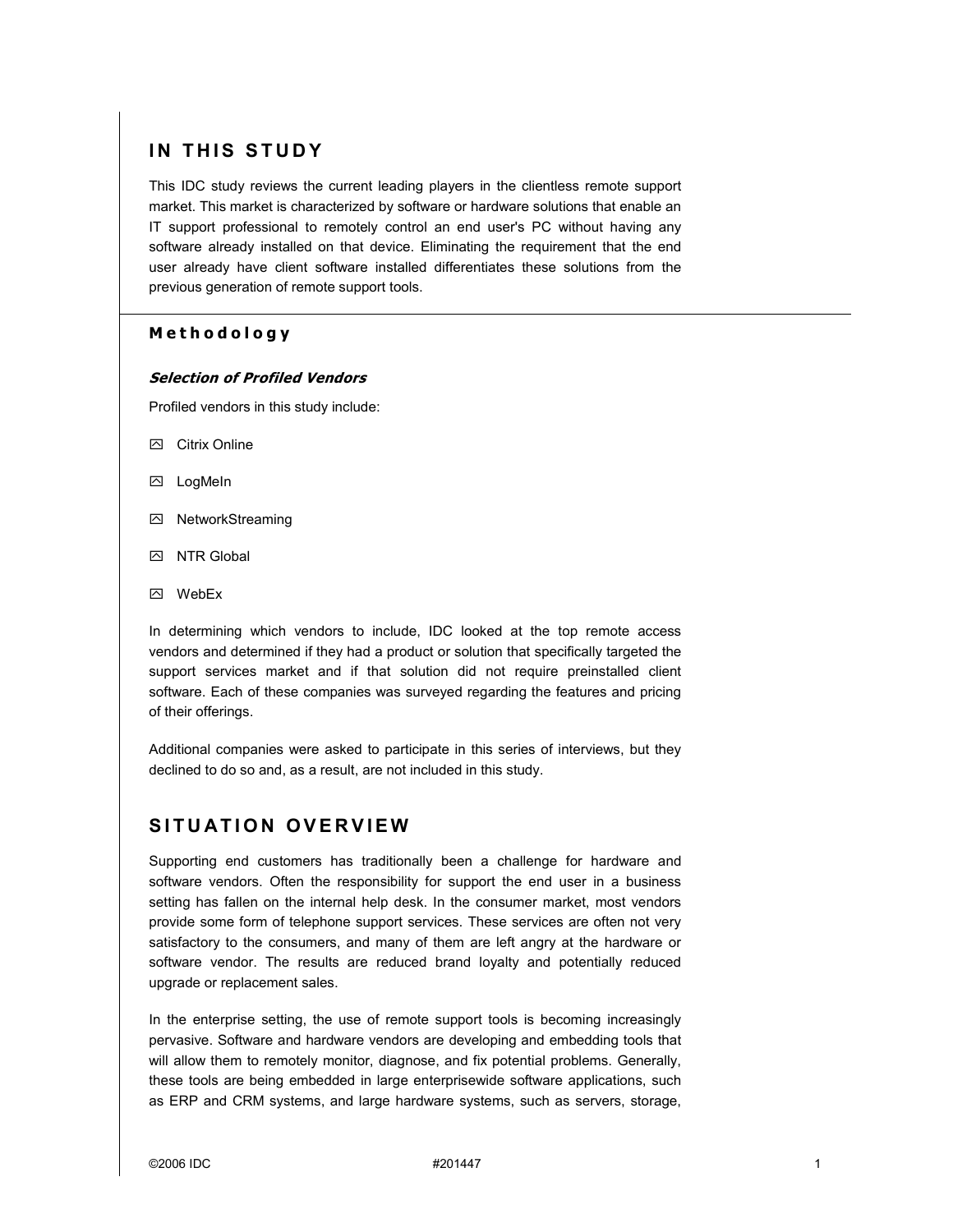and networking equipment. In client devices, the use of remote support that will enable help desk personnel to access an employee's PC or laptop remotely is being included in other applications. Additionally, the corporate IT staff of a large enterprise can install client-based software on the employee's client and ensure that it is configured correctly so that when they need to remotely access the device, they can. These solutions work well in this controlled setting.

However, in the SMB market, where the corporate IT staff is not as robust, and in the consumer market, pre-installing client software may not be possible. In these situations, supporting the end users becomes more difficult. Generally, the support professional has to talk the user through fixing the problem. This generally takes longer and is more difficult for both the support professional and the end user and often leads to only a partial fix or a workaround.

Over the past few years, there have been technology improvements that can address these problems. Specifically, the development of clientless remote support tools. These tools do not require the end users to have software already installed on the client device for a support vendor to be able to remotely access the PC or laptop. All that is required of the end users is that they have an Internet connection. The support vendor can use that connection to remotely access the PC and resolve the problem.

#### **Potential Markets**

There are three potential markets for this technology: IT vendors supporting their own products, IT professionals and other third parties using these tools to support consumers or other clients, and internal IT help desks.

#### **IT Vendors**

IT vendors that provide lower-cost products such as PCs/laptops, client software, and operating systems that are targeted at the SMB and consumer space are a good target for this technology. Generally, these vendors are selling their products into an uncontrolled environment. They do not know the level of technical savvy of their customers and cannot guarantee that client software will be properly installed and configured to allow remote access if the customer needs support. Additionally, customers will be reluctant to install software that will allow a vendor to remotely gain access to their PC without their permission. For these vendors, having the option of using a clientless remote support tool to provide assistance to customers will improve the customer satisfaction with the product and can enhance brand image. IT vendors should not rely exclusively on these tools, as some customers will be reluctant to surrender control of their PC for security reasons, but the services should be offered for customers.

#### **IT Professionals Serving the Enterprise or Consumer Market**

Several software and hardware vendors make extensive use of channel partners and other third parties to provide the services around their software and hardware products. For these vendors, this technology has the opportunity to provide a competitive advantage over their competition. Being able to remotely connect to a customer's PC can improve problem resolution time and result in greater customer intimacy.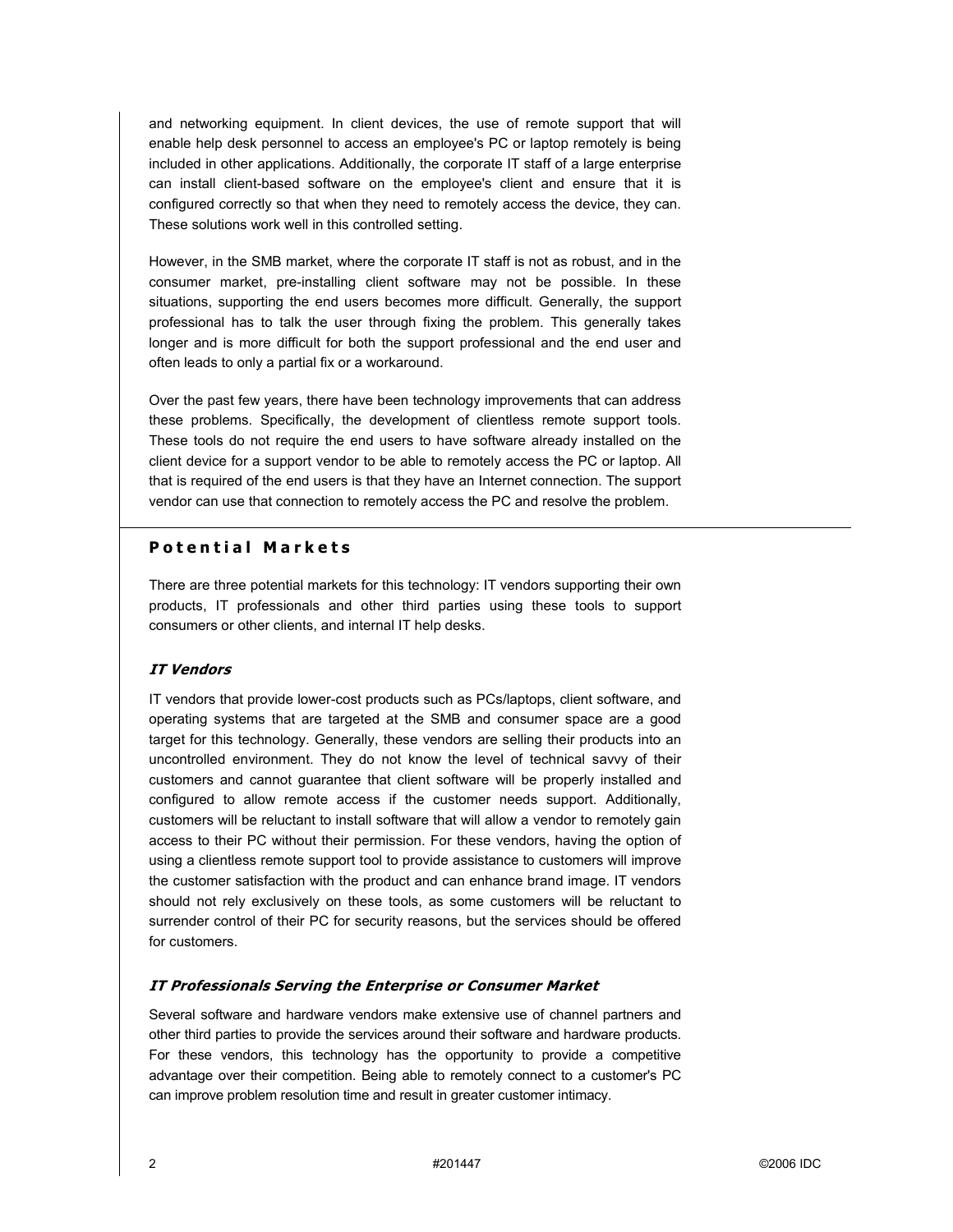Additionally, IT support vendors can use these tools to service the consumer market. Traditionally, this has been a very challenging market. IT professionals that are servicing this market are limited to the geographic area they can easily get to. Since a growing number of consumer-related support requirements are software problems, viruses, spyware, and other malicious code, they can be fixed remotely. This increases the geographic reach of these vendors and enables them to service more customers while eliminating travel expenses.

Vendors in this space will need to be able to demonstrate to potential customers that they are not invading the customer privacy or attempting to access private information such as financial records. They can address these fears by implementing strong auditing procedures that are transparent to customers and providing simple-to-use procedures for customers that think the support provider may have acted unethically. To support these procedures, the clientless tools vendors in this space will have to offer strong auditing and session recording capabilities to these services providers.

#### **Internal IT Help Desks**

Internal IT help desks are required to address a variety of end-user problems. In situations where the IT staff and the employees are centrally located, the IT professional can walk over to the end user's office or the user can bring the laptop to IT and have the problem addressed. This luxury, however, is becoming increasingly rare as enterprises are becoming increasingly spread out with employees working from home and branch offices without IT staff becoming prevalent. In these situations, the IT staff needs to address how to support remote employees. In larger enterprises, the IT staff tends to be more robust and have better IT tools and practices in place. As a result, the employees will often have software required for IT to remotely connect to their PCs installed and configured when they receive their PCs. This may not be the case in the SMB market or in large enterprises that do not rely heavily on IT. In these situations, using clientless remote tools such as the ones described in this study can result in better support for remote employees and improved productivity without dramatically increased costs.

#### **Business Models**

This market is in the early stage of development, and as a result, vendors are trying several different approaches to providing this solution to their customers.

#### **Hosted Solution**

Most of the vendors that are in this market are providing the solution as a hosted application. In this business model, the customer or services provider pays a monthly or annual fee to the vendors for the rights to use the software. This approach has advantages for services providers that intend to use these tools to provide support to their customers. This model does not require the customer to make a significant upfront investment in software or hardware. This model is also easy to scale as the customer can just add more seats with the hosted software provider.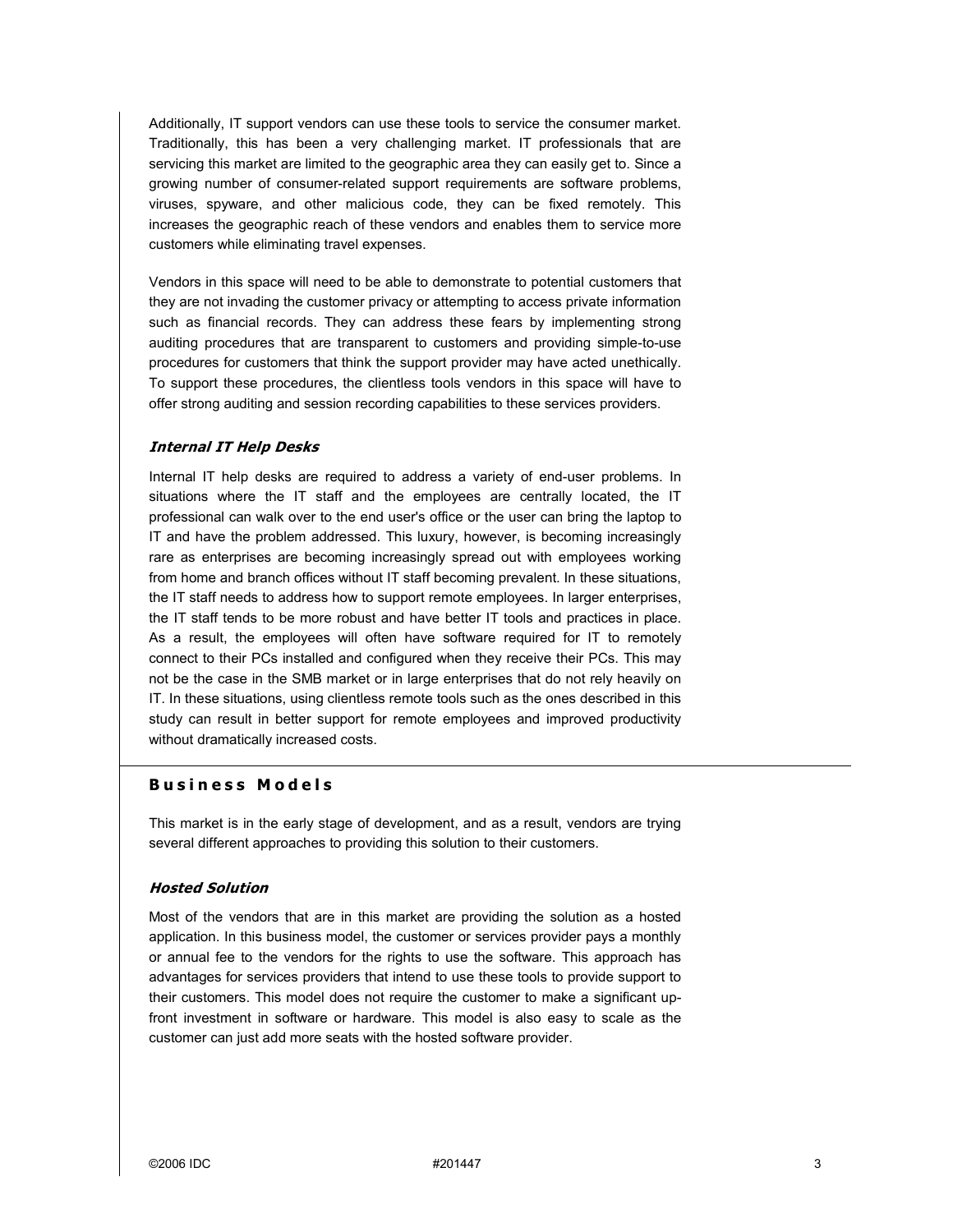#### **Software Solution**

Some vendors are offering the solution under a traditional software licensing model. This model offers advantages for customers that are interested in using this type of solution to support internal employees. Since the software is owned by the enterprise, it can be deployed behind the corporate firewall and thus help minimize some of the security concerns of the enterprises.

#### **Hardware Solution**

The final model being used is a hardware model. In this model, the vendor provides the solution as an appliance that can be installed in a company's datacenter. This model avoids having to install the software on a server while maintaining the advantages of being behind the firewall.

# **FUTURE OUTLOOK**

### **Vendor Profiles**

#### **Citrix Online**

Citrix Online, a division of Citrix Systems, was created in 2003 when Citrix acquired Expertcity. Currently, Citrix Online has three services: GoToMyPC, GoToAssist, and GoToMeeting. Citrix Online generated \$99 million in revenue in calendar 2005 and represents approximately 10% of the company's overall revenue.

GoToAssist is Citrix Online's remote support product. The solution is offered as a hosted offering that makes the solution easily scalable to geographically diverse sites. To address security concerns, the entire session is recorded and can be stored in the customer's database. GoToAssist can be integrated into a customer's CRM or help desk software, and the recorded session can be stored in these packages. Additionally, the connection is 128 bit end to end encrypted for security. GoToAssist has recently added a manager's dashboard to better enhance management oversight of help desk professionals. This dashboard enables a supervisor to monitor personnel status and view the customer queue. Table 1 provides an overview of the solution.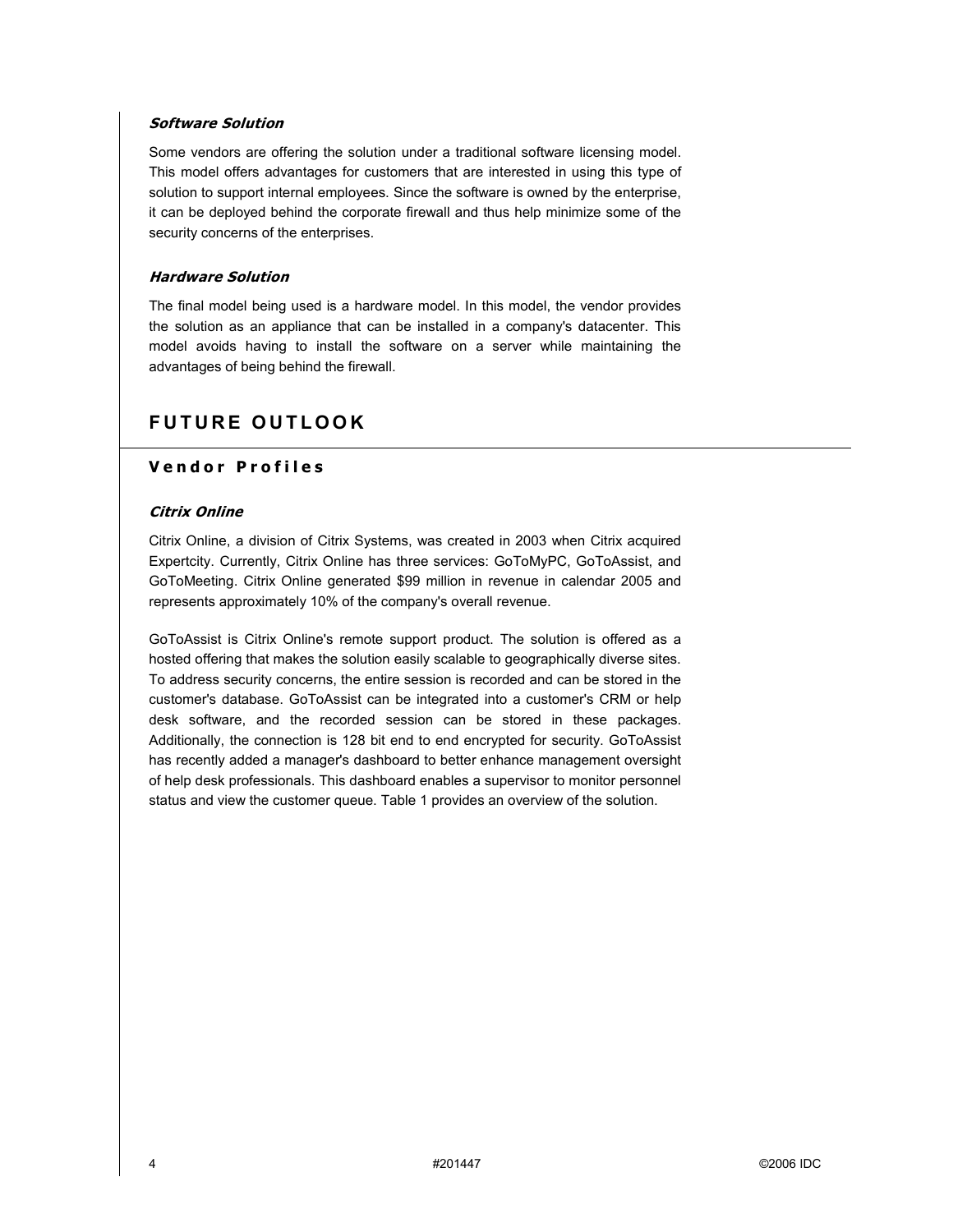# Citrix Online Clientless Remote Support Offering

|                                                                                                                                              | Citrix GoToAssist                                                                                                                                                                                                                                                                                                                                                                                                                       |
|----------------------------------------------------------------------------------------------------------------------------------------------|-----------------------------------------------------------------------------------------------------------------------------------------------------------------------------------------------------------------------------------------------------------------------------------------------------------------------------------------------------------------------------------------------------------------------------------------|
| Deployment model (software, appliance, hosted solution)                                                                                      | Hosted on-demand solution                                                                                                                                                                                                                                                                                                                                                                                                               |
| Does the solution require software to be pre-installed on<br>the client device?                                                              | No                                                                                                                                                                                                                                                                                                                                                                                                                                      |
| Size of the remote download (if applicable)                                                                                                  | 600K                                                                                                                                                                                                                                                                                                                                                                                                                                    |
| Zero footprint install/uninstall (if applicable)                                                                                             | Since GoToAssist is never installed on the remote PC,<br>an uninstall is not necessary.                                                                                                                                                                                                                                                                                                                                                 |
| Price                                                                                                                                        | Annual contracts; named user licensing; flat fee for unlimited<br>number of representative sessions per license (no license<br>required for client side); cost per seat varies based on total<br>number of seats purchased. Advanced feature and integration<br>options sold separately.                                                                                                                                                |
| Session logging and reporting features (e.g., record of<br>each action, video playback of the session, etc.)                                 | GoToAssist's online Management Center provides functions,<br>including session monitors and a customizable manager's<br>dashboard, and 13 different reports, including summary and<br>details by session, by team, by individual rep, by entry point,<br>etc. Central storage and playback of session recordings are<br>available through the online Management Center, as well as<br>centralized storage of chat logs and diagnostics. |
| Customization (Does the solution allow customized<br>URLs, splash screens, or Web interfaces to allow<br>customers to "brand the solution"?) | Yes the solution allows customized URLs, splash screens, and<br>Web interfaces to allow customers to "brand the solution."                                                                                                                                                                                                                                                                                                              |
| Method of connecting to the client device (Internet, frame<br>relay, VPN, etc.)                                                              | Internet                                                                                                                                                                                                                                                                                                                                                                                                                                |
| Does the solution support file transfer and chat?                                                                                            | Yes, the solution allows for multiple file/folder transfers in a<br>single operation and multiple simultaneous chat sessions with<br>up to eight customers.                                                                                                                                                                                                                                                                             |
| <b>Security features</b>                                                                                                                     |                                                                                                                                                                                                                                                                                                                                                                                                                                         |
| Level of encryption used                                                                                                                     | GoToAssist uses end-to-end 128-bit AES encryption. We offer<br>public/private-key encrypted session recordings stored on a<br>central server located in a secure data center or stored locally<br>on the customer's premise database.                                                                                                                                                                                                   |
| Level of control (full control of the client device or limited<br>functional control)                                                        | The GoToAssist solution allows for full two-way control of the<br>client device or can be restricted to view only.                                                                                                                                                                                                                                                                                                                      |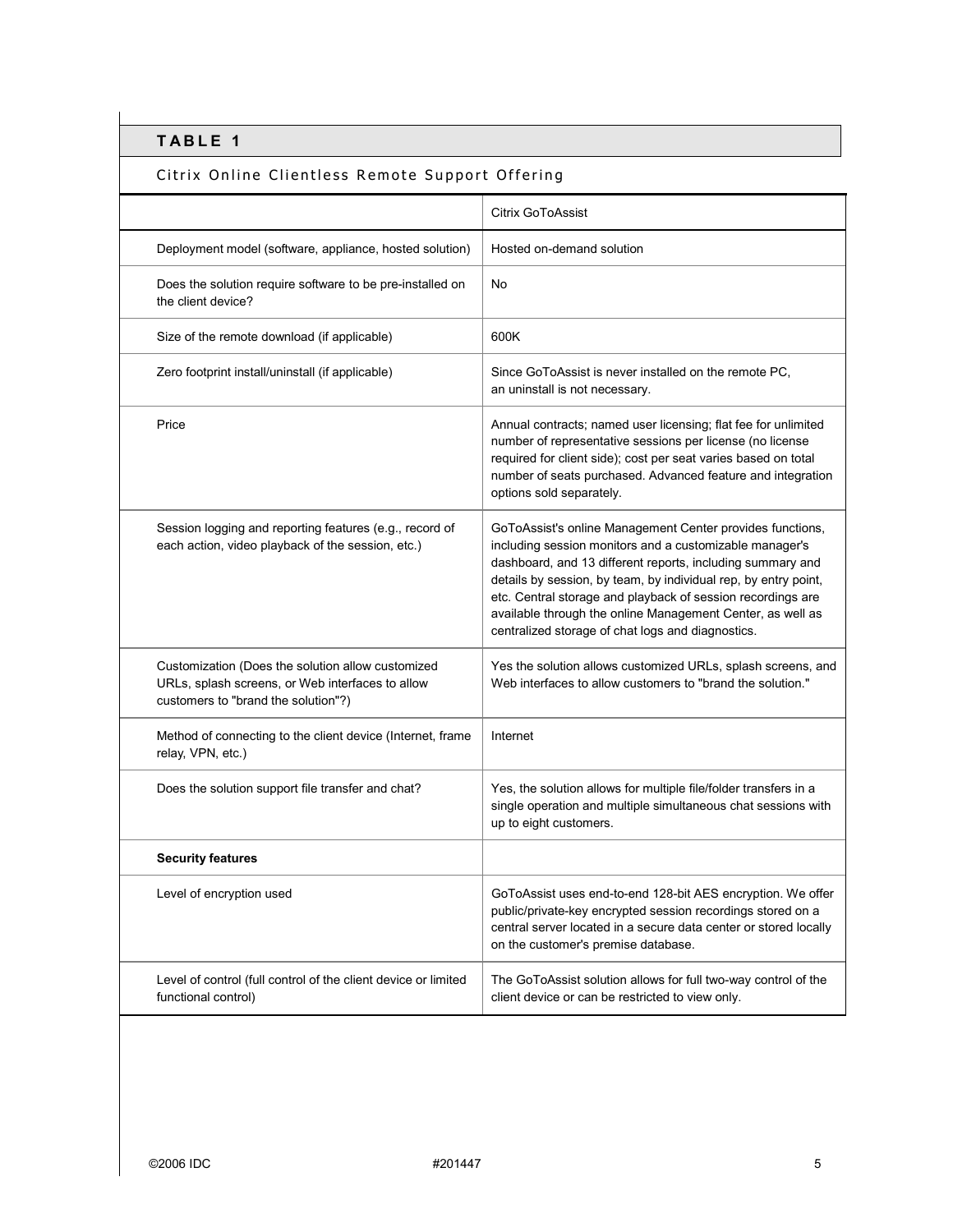### Citrix Online Clientless Remote Support Offering

|                                                                                                                                  | Citrix GoToAssist                                                                                                                                                                                                                                                                                                                                                                                                                        |
|----------------------------------------------------------------------------------------------------------------------------------|------------------------------------------------------------------------------------------------------------------------------------------------------------------------------------------------------------------------------------------------------------------------------------------------------------------------------------------------------------------------------------------------------------------------------------------|
| Can remote control be initiated without end-user<br>approval? (Does the end user have to give permission to<br>begin a session?) | Full permission is required to start a GoToAssist session, to<br>start screen sharing, to approve file/folder transfers, to<br>approve gathering of remote diagnostics, and to approve<br>reboot/reconnect. Once a GoToAssist session is ended, there<br>is no possible way for the representative to get access to the<br>machine without the customer re-initiating the GoToAssist<br>connection/approval process to get into session. |
| Can the end user terminate a session at any time or<br>override the support representative?                                      | Yes, GoToAssist sessions can be terminated at any time by<br>the customer or end user and the customer has complete<br>override control of the mouse.                                                                                                                                                                                                                                                                                    |
| Can the solution run without admin rights on the client<br>device?                                                               | Yes, the GoToAssist solution never requires admin rights on<br>the client side to form a connection. All that is needed on the<br>client side is any browser and Internet connectivity.                                                                                                                                                                                                                                                  |
| Number of sessions that can be supported by a single<br>copy of the software/hardware (not applicable for hosted<br>solutions)   | <b>NA</b>                                                                                                                                                                                                                                                                                                                                                                                                                                |
| Number of simultaneous sessions that a single<br>professional can support                                                        | Eight full GoToAssist sessions can be supported<br>simultaneously by a single professional.                                                                                                                                                                                                                                                                                                                                              |

Source: IDC, 2006

### **LogMeIn**

LogMeIn was established in 2003 as 3am Labs by the creators of RemotelyAnywhere. They are headquartered in Woburn, Massachusetts, and have recently changed their name to LogMeIn Inc. They currently offer three products that target the support services market: LogMeIn Rescue, RemotelyAnywhere, and LogMeIn IT Reach. LogMeIn Rescue is the main support services product and is more applicable for vendors that are trying to support a base of end users that are not internal to the vendors. RemotelyAnywhere and LogMeIn IT Reach are targeted at IT professionals that are using the product to provide support and monitoring services to internal customers. LogMeIn Rescue and LogMeIn IT Reach are hosted solutions and RemotelyAnywhere is an on-premises software solution that works within a LAN environment. RemotelyAnywhere and LogMeIn IT Reach requires that client devices have some software pre-installed. Table 3 shows the details of the LogMeIn Rescue, RemotelyAnywhere, and LogMeIn IT Reach. Table 2 provides an overview of these solutions.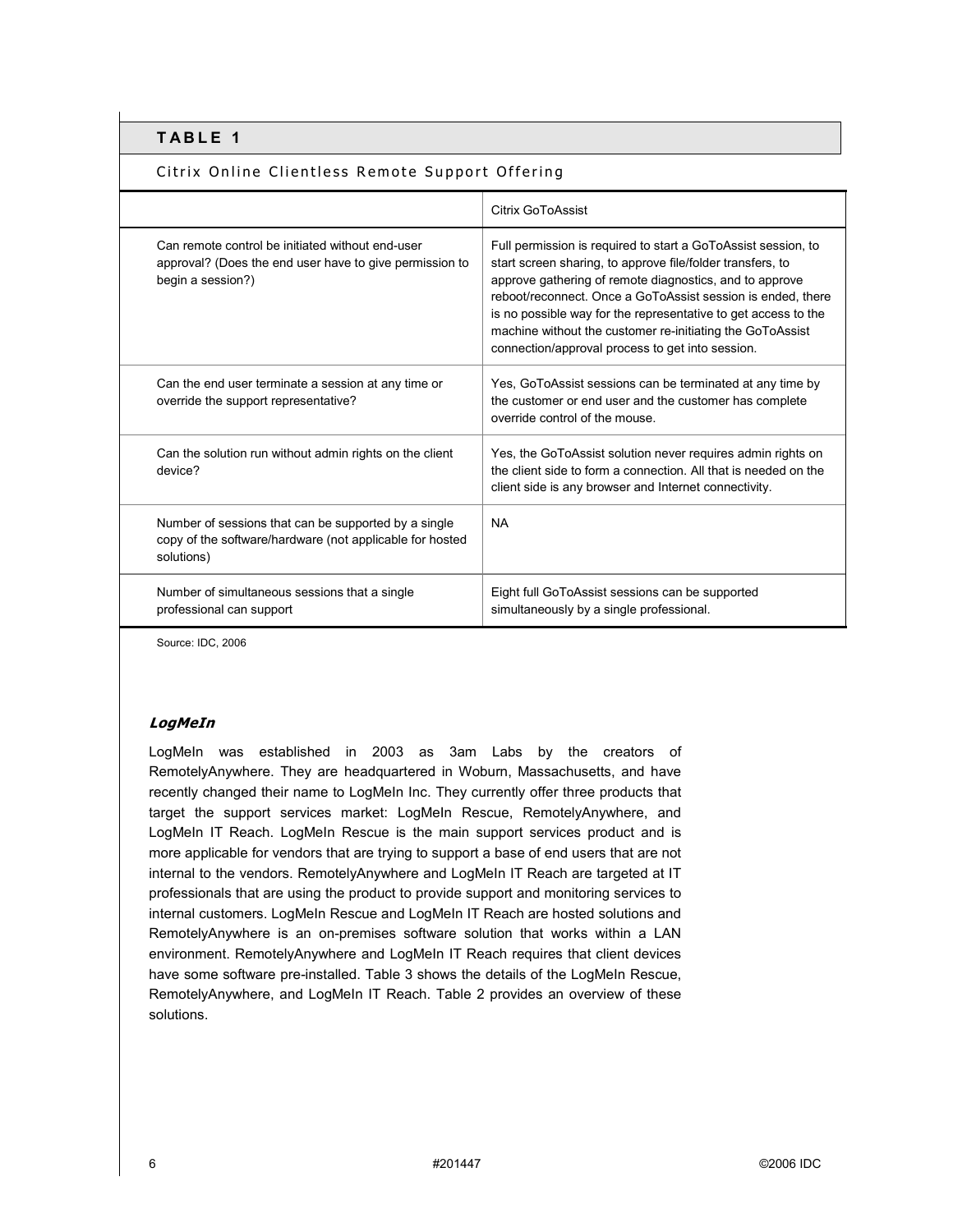## LogMeIn Clientless Remote Support Offerings

|                                                                                                                                                                 | LogMeIn Rescue                                                                                                                                                                                                                                                                                                                                                                                                                                                                                                                                                                                                             | RemotelyAnywhere                                                                                                                                                                                                                                                                                                                                                         | LogMeIn IT Reach                                                                                                                                                                                                                                                                                                                                                                                                                                                                   |
|-----------------------------------------------------------------------------------------------------------------------------------------------------------------|----------------------------------------------------------------------------------------------------------------------------------------------------------------------------------------------------------------------------------------------------------------------------------------------------------------------------------------------------------------------------------------------------------------------------------------------------------------------------------------------------------------------------------------------------------------------------------------------------------------------------|--------------------------------------------------------------------------------------------------------------------------------------------------------------------------------------------------------------------------------------------------------------------------------------------------------------------------------------------------------------------------|------------------------------------------------------------------------------------------------------------------------------------------------------------------------------------------------------------------------------------------------------------------------------------------------------------------------------------------------------------------------------------------------------------------------------------------------------------------------------------|
| Deployment model<br>(software, appliance,<br>hosted solution)                                                                                                   | Hosted solution                                                                                                                                                                                                                                                                                                                                                                                                                                                                                                                                                                                                            | Software                                                                                                                                                                                                                                                                                                                                                                 | Hosted solution                                                                                                                                                                                                                                                                                                                                                                                                                                                                    |
| Does the solution<br>require software to be<br>pre-installed on the<br>client device?                                                                           | No                                                                                                                                                                                                                                                                                                                                                                                                                                                                                                                                                                                                                         | Yes                                                                                                                                                                                                                                                                                                                                                                      | Yes                                                                                                                                                                                                                                                                                                                                                                                                                                                                                |
| Size of the remote<br>download (if applicable)                                                                                                                  | 589Kb                                                                                                                                                                                                                                                                                                                                                                                                                                                                                                                                                                                                                      | 5.89Mb                                                                                                                                                                                                                                                                                                                                                                   | 3.8Mb                                                                                                                                                                                                                                                                                                                                                                                                                                                                              |
| Zero footprint<br>install/uninstall<br>(if applicable)                                                                                                          | Yes                                                                                                                                                                                                                                                                                                                                                                                                                                                                                                                                                                                                                        | Very minimal                                                                                                                                                                                                                                                                                                                                                             | Very minimal                                                                                                                                                                                                                                                                                                                                                                                                                                                                       |
| Price                                                                                                                                                           | Per technician seat (annual<br>agreement): \$99 per month;<br>Per technician seat (monthly<br>agreement): \$129 per month                                                                                                                                                                                                                                                                                                                                                                                                                                                                                                  | \$199 for the server edition,<br>\$99 for the workstation<br>edition                                                                                                                                                                                                                                                                                                     | 10 systems: \$69.95 per<br>computer per year;<br>25 systems: \$54.95 per<br>computer per year                                                                                                                                                                                                                                                                                                                                                                                      |
| Session logging and<br>reporting features (e.g.,<br>record of each action,<br>video playback of the<br>session, etc.)                                           | Rescue logs all technician<br>activities and chat content per<br>session. Video screen<br>recording can be either<br>technician initiated or forced<br>on an administrator level.<br>Rescue's report generator can<br>measure helpdesk<br>performance and track<br>activities. Select specific users<br>or user groups, report area,<br>report type, date range and<br>daily time periods. There are<br>several report areas including:<br>Performance, Sessions,<br>Customer Surveys, Logins,<br>and Custom data. Reports<br>can be detailed or summary.<br>All reports can be displayed in<br>HTML or exported to Excel. | When connecting to a<br>RemotelyAnywhere computer<br>a log file is generated to<br>monitor and track the session<br>activity. The file can be<br>accessed on the host machine<br>at any time or can<br>automatically be written to an<br>ODBC or Syslog database for<br>storage and reporting<br>purposes. Remote sessions<br>can also be recorded for video<br>playback | When connecting to an IT<br>Reach computer a<br>comprehensive log file is<br>generated to monitor and<br>track the session activity. The<br>file can be accessed on the<br>host machine at any time or<br>can automatically be written to<br>an ODBC or Syslog database<br>for storage and reporting<br>purposes. All log ons to the<br>web site are also tracked<br>centrally and can be<br>downloaded at any time.<br>Remote sessions can also be<br>recorded for video playback |
| <b>Customization (Does</b><br>the solution allow<br>customized URLs,<br>splash screens, or Web<br>interfaces to allow<br>customers to "brand the<br>solution"?) | Yes. Users can initiate<br>sessions from the provider's<br>Web pages and add logos to<br>the client interface.                                                                                                                                                                                                                                                                                                                                                                                                                                                                                                             | To some extent. Logos can<br>be added in some screens<br>and the log in for<br>RemotelyAnywhere can be<br>integrated into other Web<br>pages.                                                                                                                                                                                                                            | To some extent. Logos can<br>be added in some screens<br>and the log in for LogMeIn IT<br>Reach can be integrated into<br>other Web pages.                                                                                                                                                                                                                                                                                                                                         |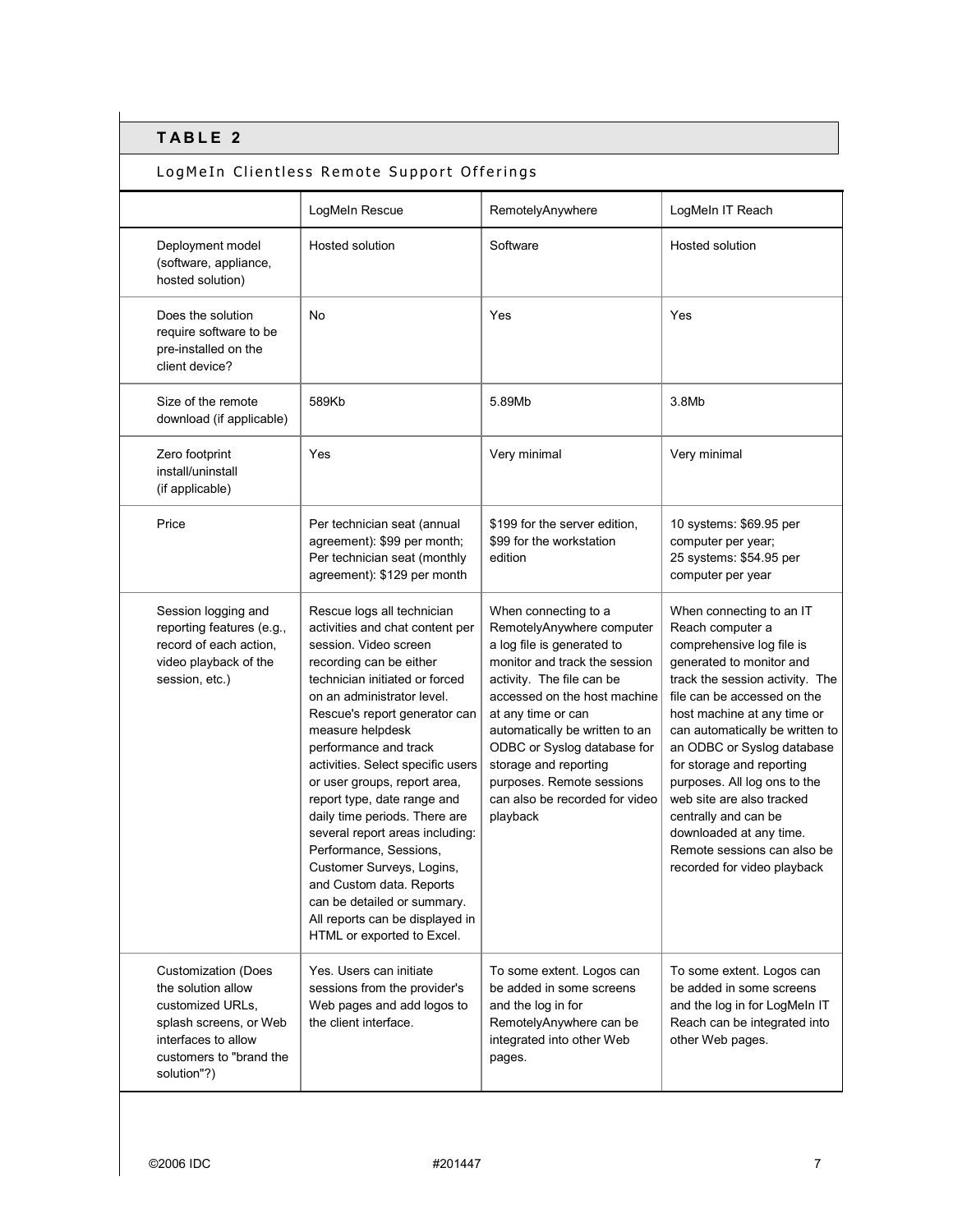## LogMeIn Clientless Remote Support Offerings

|                                                                                             | LogMeIn Rescue                                                                                                                                                                                                                                                                                                                                                                                           | RemotelyAnywhere                                                                                                                                                                                                                                                                                                                                                               | LogMeIn IT Reach                                                                                                                                                                                                                                                                                                                                                                                                                                                          |
|---------------------------------------------------------------------------------------------|----------------------------------------------------------------------------------------------------------------------------------------------------------------------------------------------------------------------------------------------------------------------------------------------------------------------------------------------------------------------------------------------------------|--------------------------------------------------------------------------------------------------------------------------------------------------------------------------------------------------------------------------------------------------------------------------------------------------------------------------------------------------------------------------------|---------------------------------------------------------------------------------------------------------------------------------------------------------------------------------------------------------------------------------------------------------------------------------------------------------------------------------------------------------------------------------------------------------------------------------------------------------------------------|
| Method of connecting to<br>the client device<br>(Internet, frame relay,<br>VPN, etc.)       | Internet                                                                                                                                                                                                                                                                                                                                                                                                 | Able to connect from any<br>computer to a host with a<br>static IP address that has<br>RemotelyAnywhere installed                                                                                                                                                                                                                                                              | Internet                                                                                                                                                                                                                                                                                                                                                                                                                                                                  |
| Does the solution<br>support file transfer and<br>chat?                                     | Yes, dual-pane, drag-and-<br>drop file transfer with copy,<br>move, synchronize, and<br>replicate facilities. Chat for up<br>to 10 simultaneous sessions<br>comes as standard.                                                                                                                                                                                                                           | Yes, dual-pane, drag-and-<br>drop file transfer with copy,<br>move, synchronize and<br>replicate facilities. Two-way<br>chat comes as standard.                                                                                                                                                                                                                                | Yes, dual-pane, drag-and-<br>drop file transfer with copy,<br>move, synchronize, and<br>replicate facilities. Two-way<br>chat comes as standard.                                                                                                                                                                                                                                                                                                                          |
| <b>Security features</b>                                                                    |                                                                                                                                                                                                                                                                                                                                                                                                          |                                                                                                                                                                                                                                                                                                                                                                                |                                                                                                                                                                                                                                                                                                                                                                                                                                                                           |
| Level of encryption used                                                                    | 128-256 end-to-end SSL<br>encryption for compliance<br>with HIPAA, Sarbanes-Oxley,<br>and other federal and local<br>legislation. Plus MD5 # for<br>file transfer.                                                                                                                                                                                                                                       | 128-256 end-to-end SSL<br>encryption. In addition to this,<br>there are multiple layers of<br>security including Windows<br>authentication on the client<br>machine, integration with<br>RSA, and locally stored<br>personal password. Further,<br>it's possible to add IP filtering<br>and IP lockout to provide an<br>extremely comprehensive<br>range of security features. | 128-256 end-to-end SSL<br>encryption. In addition to this<br>there are seven layers of<br>security including Web site<br>user name and password,<br>one-time emailed passwords,<br>preprinted passwords,<br>Windows authentication on<br>the client machine.<br>integration with RSA, and<br>locally stored personal<br>password. Further, it's<br>possible to add IP filtering<br>and IP lockout to provide an<br>extremely comprehensive<br>range of security features. |
| Level of control (full<br>control of the client<br>device or limited<br>functional control) | The product fully integrates<br>with existing Windows<br>access rights on the remote<br>machine. In addition, each<br>user's access rights can be<br>customized further within the<br>product to limit the level of<br>control and the access to<br>different computer<br>information. Further, at the<br>time of connection the client<br>can grant or deny technician<br>access to different features. | The product fully integrates<br>with existing Windows<br>access rights on the remote<br>machine. In addition, each<br>user's access rights can be<br>customized further within the<br>product to limit the level of<br>control and the access to<br>different computer<br>information.                                                                                         | The product fully integrates<br>with existing Windows<br>access rights on the remote<br>machine. In addition, each<br>user's access rights can be<br>customized further within the<br>product to limit the level of<br>control and the access to<br>different computer<br>information.                                                                                                                                                                                    |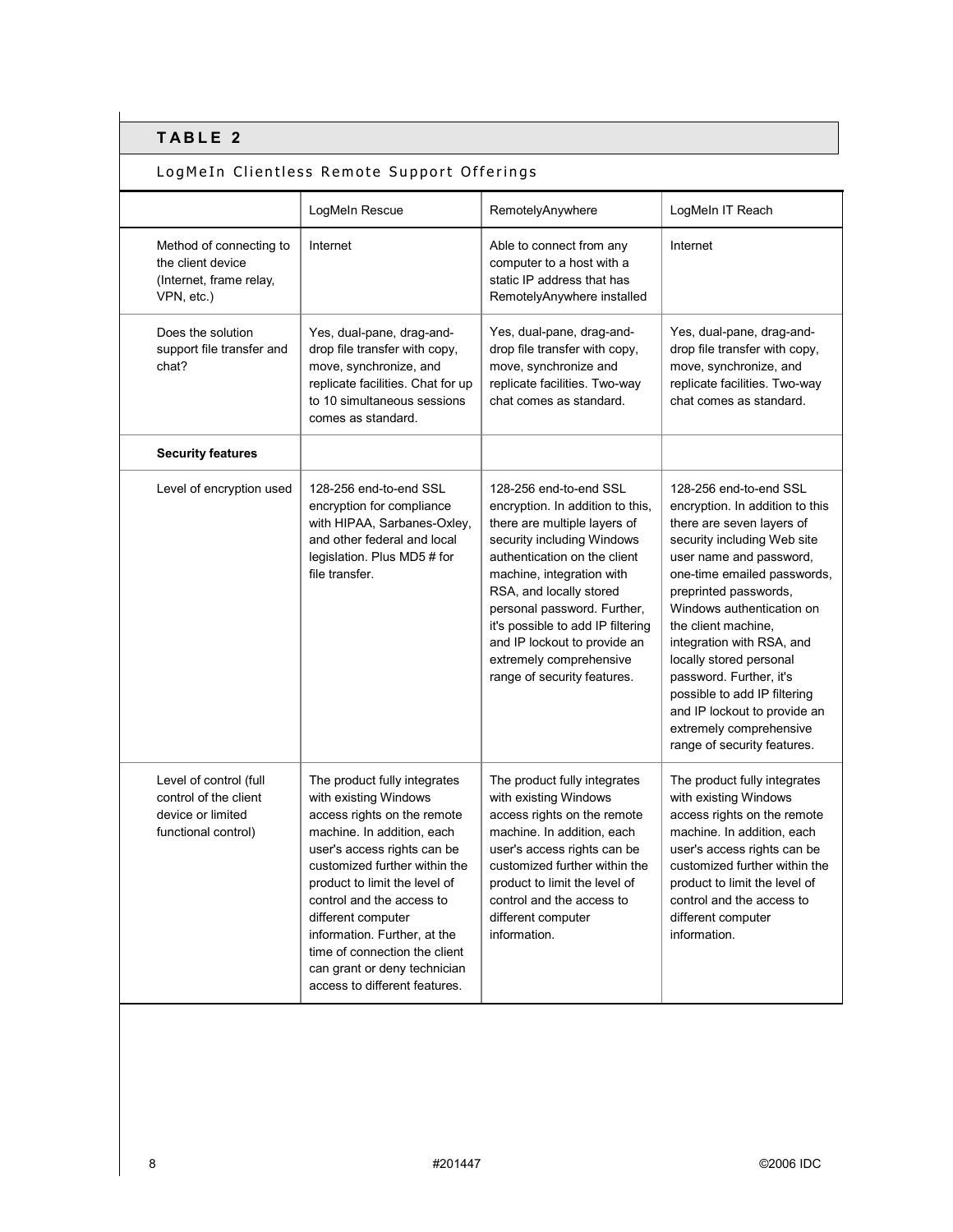## LogMeIn Clientless Remote Support Offerings

|                                                                                                                                            | LogMeln Rescue                                                                                                                                                                                                                                                                                             | RemotelyAnywhere                                                                                                                                                                                                                                                                                                                     | LogMeIn IT Reach                                                                                                                                                                                                                                                                                                                     |
|--------------------------------------------------------------------------------------------------------------------------------------------|------------------------------------------------------------------------------------------------------------------------------------------------------------------------------------------------------------------------------------------------------------------------------------------------------------|--------------------------------------------------------------------------------------------------------------------------------------------------------------------------------------------------------------------------------------------------------------------------------------------------------------------------------------|--------------------------------------------------------------------------------------------------------------------------------------------------------------------------------------------------------------------------------------------------------------------------------------------------------------------------------------|
| Can remote control be<br>initiated without end-<br>user approval? (Does<br>the end user have to<br>give permission to begin<br>a session?) | The end user has to give<br>permission to begin a new<br>session. Rescue can be<br>configured to run in a single<br>permission mode that allows<br>unattended usage of the<br>remote PC after the initial<br>permission is granted. There<br>is also a facility for<br>unattended reboot and<br>reconnect. | Yes, the product is designed<br>for unattended access. Most<br>computer administration<br>tasks can be carried out<br>without disrupting the end<br>user even if he is at the<br>computer. Remote control<br>notification though is<br>displayed on the client<br>machine whenever it is being<br>monitored or remote<br>controlled. | Yes, the product is designed<br>for unattended access. Most<br>computer administration<br>tasks can be carried out<br>without disrupting the end<br>user even if he is at the<br>computer. Remote control<br>notification though is<br>displayed on the client<br>machine whenever it is being<br>monitored or remote<br>controlled. |
| Can the end user<br>terminate a session at<br>any time or override the<br>support representative?                                          | Yes                                                                                                                                                                                                                                                                                                        | Yes                                                                                                                                                                                                                                                                                                                                  | Yes                                                                                                                                                                                                                                                                                                                                  |
| Can the solution run<br>without admin rights on<br>the client device?                                                                      | Yes                                                                                                                                                                                                                                                                                                        | The solution can run without<br>admin rights but they are<br>needed for the initial<br>installation.                                                                                                                                                                                                                                 | The solution can run without<br>admin rights but they are<br>needed for the initial<br>installation.                                                                                                                                                                                                                                 |
| Number of sessions that<br>can be supported by a<br>single copy of the<br>software/hardware (not<br>applicable for hosted<br>solutions)    | <b>NA</b>                                                                                                                                                                                                                                                                                                  | The software is installed on<br>each client machine. A<br>session can only take place<br>when the software is in place.                                                                                                                                                                                                              | The software is installed on<br>each client machine. A<br>session can only take place<br>when the software is in place.                                                                                                                                                                                                              |
| Number of simultaneous<br>sessions that a single<br>professional can support                                                               | Rescue's Technician Console<br>interface allows one<br>technician to run up to 10<br>simultaneous sessions and<br>connect to an unlimited<br>number of machines.                                                                                                                                           | Limited only by the<br>bandwidth of the user                                                                                                                                                                                                                                                                                         | Limited only by the<br>bandwidth of the user                                                                                                                                                                                                                                                                                         |

Source: IDC, 2006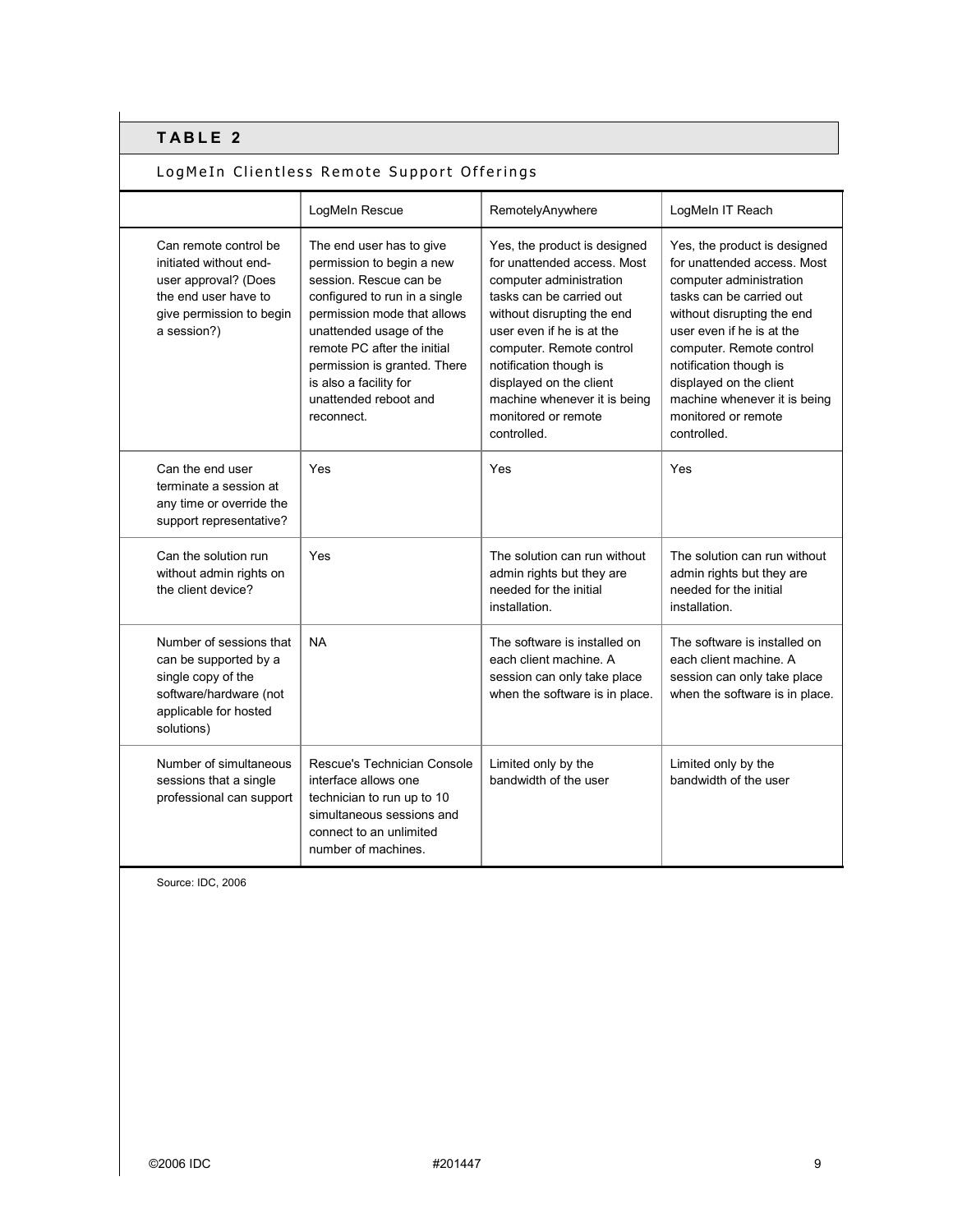#### **NetworkStreaming**

NetworkStreaming was founded in 2003 in Ridgeland, Mississippi, and is one of the smallest participants in terms of employees in the remote support and remote access markets. The remote support product is their main product and generates the majority of their current revenue. Table 3 shows an overview of NetworkStreaming.

NetworkStreaming is the only vendor in this market that offers its product as an appliance. As an appliance, the solution can reside inside a customer's firewall, providing an added level of security when supporting end users that are also behind the firewall. The solution also allows the help desk to support end users that are outside the firewall, such as external customers. The drawback to this solution is the addition of another appliance into the datacenter. Space and power are very important to datacenter managers, and as a result, they might not want another appliance in the datacenter. NetworkStreaming should consider developing a software-only solution that they can offer customers a choice of another appliance or installing the software on a server already in the datacenter. The NetworkStreaming solution can also be configured, with the end users' permission, to be able to access the client without the user being present. This can be an advantage in situations where fixing the problem can take some time and require several reboot/reconnect incidents. This feature will be most attractive to internal help desks as the ability to connect to an unattended PC may not be appropriate in situations where the support professional is not part of the same company or in the consumer market. Table 4 shows the features of NetworkStreaming's Support Desk product.

### **TABLE 3**

| Category                  | Data                                                                           |
|---------------------------|--------------------------------------------------------------------------------|
| Corporate headquarters    | 578 Highland Colony Parkway, Paragon Centre, Suite 300,<br>Ridgeland, MS 39157 |
| Total number of employees | 45                                                                             |
| Revenue breakdown (%)     |                                                                                |
| Americas                  | 90                                                                             |
| <b>EMEA</b>               | 9                                                                              |
| <b>APAC</b>               | 1                                                                              |

#### NetworkStreaming at a Glance

Source: IDC, 2006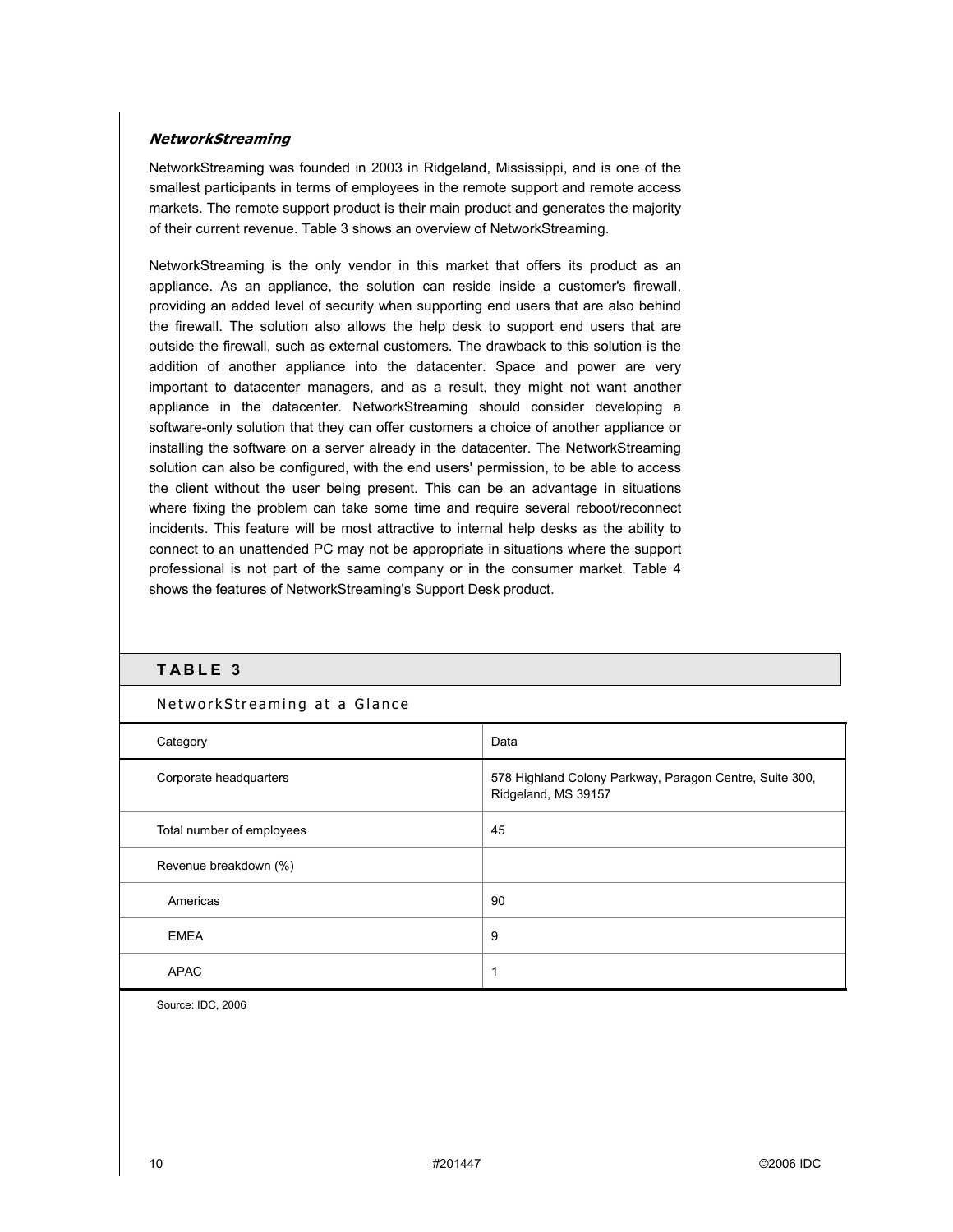## NetworkStreaming Clientless Remote Support Offering

|                                                                                                                                              | Support Appliance running SupportDesk                                                                                                                                                                                                                                                                                                                                                                                                                      |
|----------------------------------------------------------------------------------------------------------------------------------------------|------------------------------------------------------------------------------------------------------------------------------------------------------------------------------------------------------------------------------------------------------------------------------------------------------------------------------------------------------------------------------------------------------------------------------------------------------------|
| Deployment model (software, appliance, hosted solution)                                                                                      | Appliance (software residing on an appliance)                                                                                                                                                                                                                                                                                                                                                                                                              |
| Does the solution require software to be pre-installed on<br>the client device?                                                              | No                                                                                                                                                                                                                                                                                                                                                                                                                                                         |
| Size of the remote download (if applicable)                                                                                                  | $300K$                                                                                                                                                                                                                                                                                                                                                                                                                                                     |
| Zero footprint install/uninstall (if applicable)                                                                                             | Yes                                                                                                                                                                                                                                                                                                                                                                                                                                                        |
| Price                                                                                                                                        | Perpetual license: \$3,690 for appliance and one license;<br>\$1,695 per additional concurrent license                                                                                                                                                                                                                                                                                                                                                     |
| Session logging and reporting features (e.g., record of<br>each action, video playback of the session, etc.)                                 | Session ID, parent session ID, start/end time, duration, accepted,<br>rep's public IP, rep's private IP, rep's computer name, rep's<br>name, customer's public IP, customer's private IP, customer's<br>name, customer's computer name, average rep to customer<br>bandwidth, average customer to rep bandwidth, control enabled,<br>file transfers from rep to customer, file transfers from customer to<br>rep, number of chat messages, chat transcript |
| Customization (Does the solution allow customized<br>URLs, splash screens, or Web interfaces to allow<br>customers to "brand the solution"?) | Yes. The public site is fully customizable, and the splash<br>screen allows for certain customizations if required. The URL<br>is also completely customizable.                                                                                                                                                                                                                                                                                            |
| Method of connecting to the client device (Internet, frame<br>relay, VPN, etc.)                                                              | Outbound Internet connection. Works through any firewall,<br>proxy server, or NAT. Even works with no Internet connection<br>if end user is on the same LAN/WAN as the appliance.                                                                                                                                                                                                                                                                          |
| Does the solution support file transfer and chat?                                                                                            | Yes                                                                                                                                                                                                                                                                                                                                                                                                                                                        |
| <b>Security features</b>                                                                                                                     |                                                                                                                                                                                                                                                                                                                                                                                                                                                            |
| Level of encryption used                                                                                                                     | 256-bit AES SSL encryption                                                                                                                                                                                                                                                                                                                                                                                                                                 |
| Level of control (full control of the client device or limited<br>functional control)                                                        | Full mouse, keyboard, and program control of the remote<br>computer is possible with the permission of the end user.                                                                                                                                                                                                                                                                                                                                       |
| Can remote control be initiated without end-user<br>approval? (Does the end user have to give permission to<br>begin a session?)             | Yes. Because the connection is outbound, the end user must<br>initiate the session and grant permission before the<br>representative can gain any level of screen sharing or remote<br>desktop control.                                                                                                                                                                                                                                                    |
| Can the end user terminate a session at any time or<br>override the support representative?                                                  | The end user can terminate the session at any time, and the<br>end user maintains overriding mouse and keyboard control.                                                                                                                                                                                                                                                                                                                                   |
| Can the solution run without admin rights on the client<br>device?                                                                           | Yes                                                                                                                                                                                                                                                                                                                                                                                                                                                        |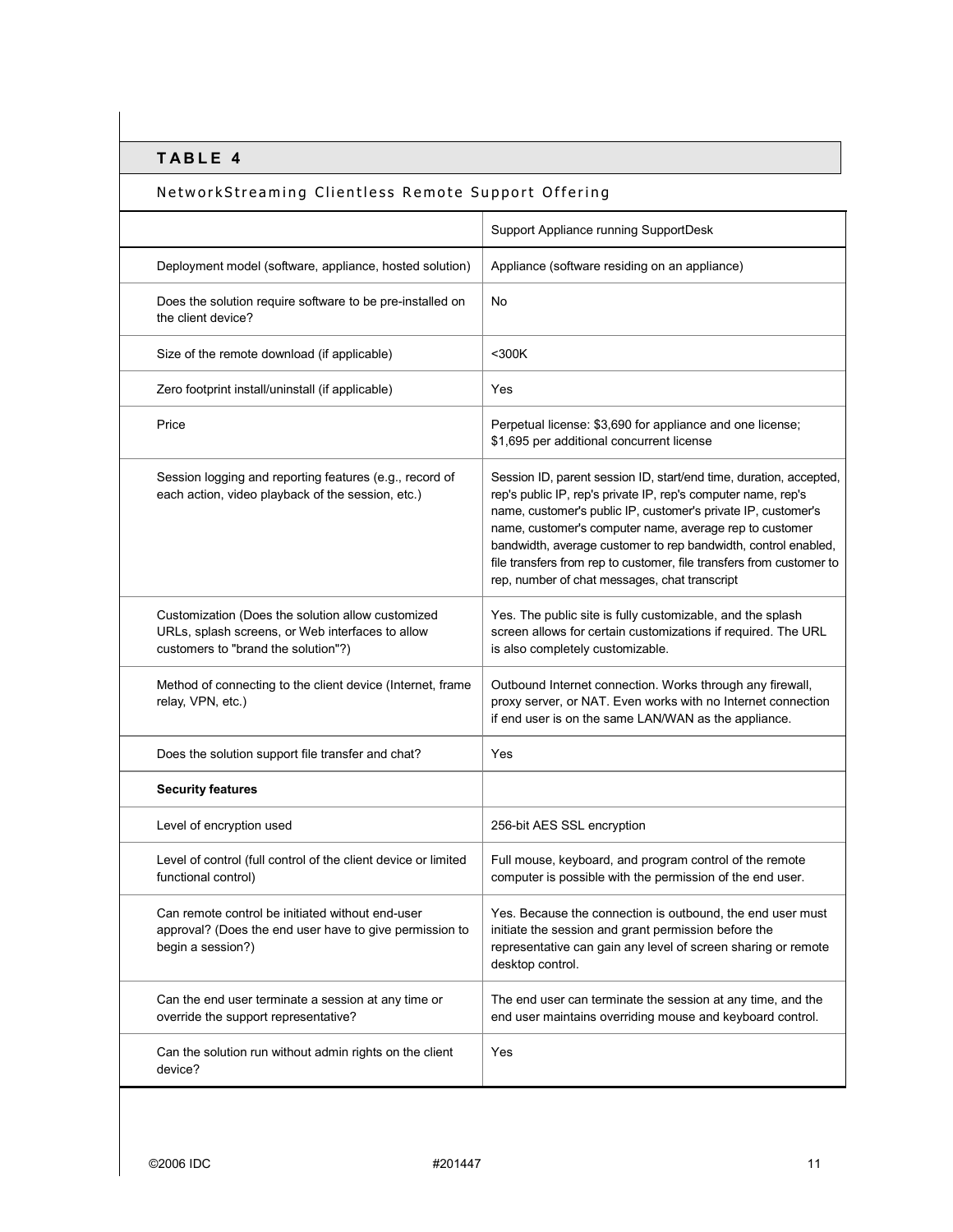### NetworkStreaming Clientless Remote Support Offering

|                                                                                                                                | Support Appliance running SupportDesk                                                       |
|--------------------------------------------------------------------------------------------------------------------------------|---------------------------------------------------------------------------------------------|
| Number of sessions that can be supported by a single<br>copy of the software/hardware (not applicable for hosted<br>solutions) | A single NetworkStreaming Support Appliance can handle 200<br>to 300 simultaneous sessions. |
| Number of simultaneous sessions that a single<br>professional can support                                                      | Limited only by bandwidth                                                                   |

Source: IDC, 2006

### **NTR Global**

NTR Global was founded in 2000 in Barcelona, Spain. Since then it has expanded to seven offices: five in Europe, one in Japan, and one in North America. NTR Global receives most of its revenue from EMEA. The five offices in EMEA are located in Barcelona, Paris, Heidelberg, Milan, and London; its Japanese office is in Tokyo; and its North American headquarters is in Dallas, Texas. It currently has products that compete in three markets: remote support, remote control, and remote access. This profile concentrates on the remote support product InQuiero. Table 5 shows an overview of NTR Global.

The InQuiero product is offered as either a hosted solution or as a traditional software product that can be installed on a customer's servers. NTR developed the solution with the bandwidth limitations of the European community in mind. Generally, the implementation of broadband to the consumer was not as quickly deployed as in the United States. As a result, InQuiero has the smallest download of all the solutions currently on the market. This is an advantage for NTR global in that customers can get into a support session faster than their competitors. InQuiero also allows the operator to adjust the color resolution from two colors to True Color during the remote control session, to compensate for possible lack of bandwidth. The solution also offers several security features that will help alleviate customers' fears associated with allowing someone to remotely access their PCs. The most important of these is a complete video replay of the session, which can be audited in case a customer feels the support professional acted inappropriately. This feature can be configured so that the support professionals cannot disable it. Additionally, the administrators can configure the level of access that support professionals have. Table 6 provides an overview of NTRSupport offering.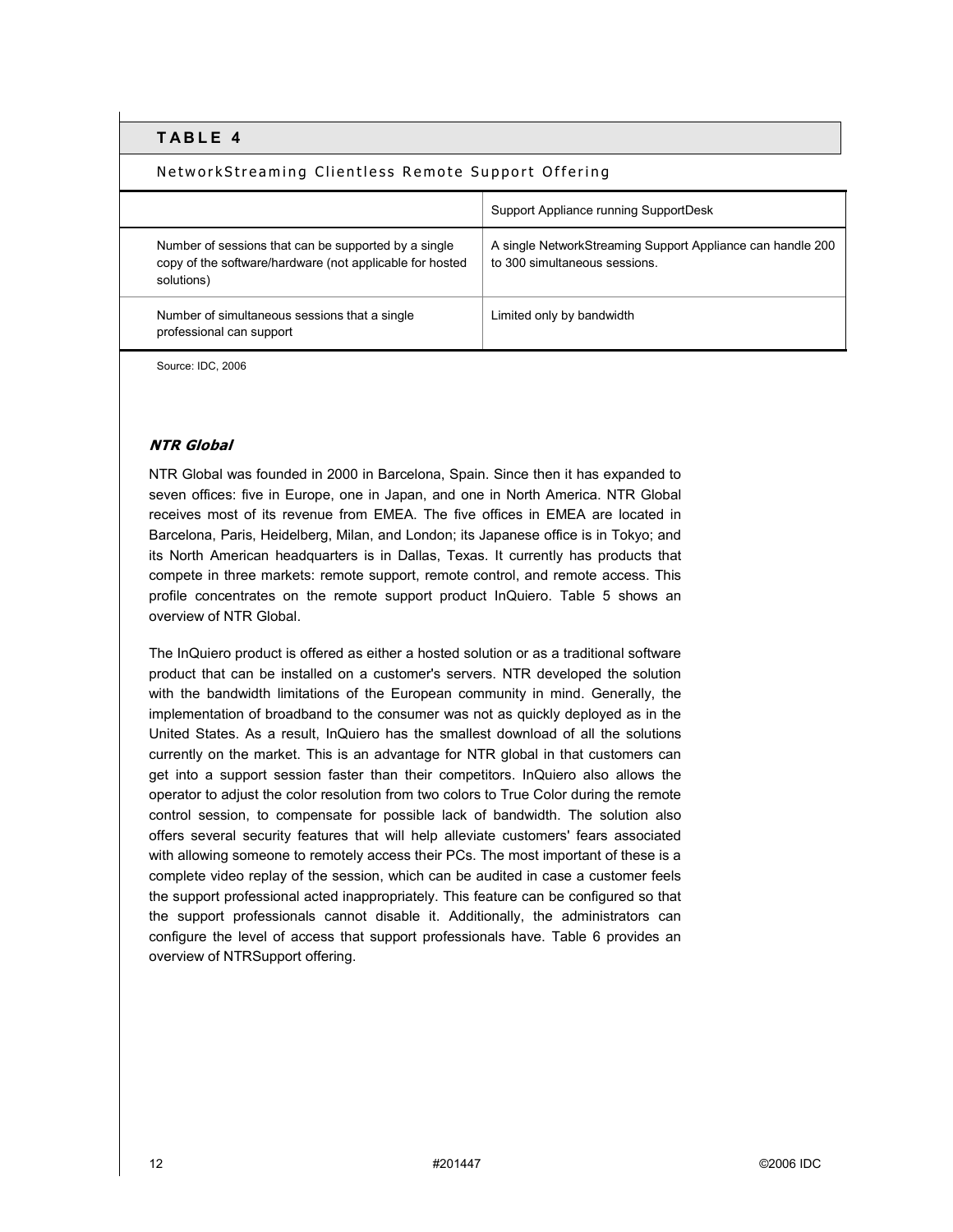### NTR Global at a Glance

| Category                  | Data                                       |
|---------------------------|--------------------------------------------|
| Corporate headquarters    | Barcelona, Spain; America's HQ: Dallas, TX |
| Total number of employees | $200+$                                     |
| Revenue breakdown (%)     |                                            |
| Americas                  | 30                                         |
| <b>EMEA</b>               | 65                                         |
| <b>APAC</b>               | 5                                          |

Source: IDC, 2006

# **TABLE 6**

## NTR Global Clientless Remote Support Offering

|                                                                                                                                              | NTRSupport (InQuiero)                                                                                                                                                                                                                                                    |
|----------------------------------------------------------------------------------------------------------------------------------------------|--------------------------------------------------------------------------------------------------------------------------------------------------------------------------------------------------------------------------------------------------------------------------|
| Deployment model (software, appliance, hosted solution)                                                                                      | ASP and On-Premise                                                                                                                                                                                                                                                       |
| Does the solution require software to be pre-installed on<br>the client device?                                                              | No.                                                                                                                                                                                                                                                                      |
| Size of the remote download (if applicable)                                                                                                  | 50–70KB, depending on download (is available as Active X)<br>and .exe)                                                                                                                                                                                                   |
| Zero footprint install/uninstall (if applicable)                                                                                             | Yes, the footprint automatically uninstalls after the session.                                                                                                                                                                                                           |
| Price                                                                                                                                        | Pricing is tiered and depends on platform used and whether<br>any optional modules are purchased. Average price for 1 ASP<br>Operator license is \$2,100 per year with five installable remote<br>controls (IRCs) included free of charge with each Operator<br>license. |
| Session logging and reporting features (e.g., record of<br>each action, video playback of the session, etc.)                                 | Yes, chat log, session recording and replay, videoconference<br>capability, VoIP                                                                                                                                                                                         |
| Customization (Does the solution allow customized<br>URLs, splash screens, or Web interfaces to allow<br>customers to "brand the solution"?) | Yes, online buttons and chatbox (end-user side) can be<br>customized, operator configuration, reporting and surveys can<br>all be customized by the customer, operator console can be<br>customized with NTR's assistance.                                               |
| Method of connecting to the client device (Internet, frame<br>relay, VPN, etc.)                                                              | Via Internet or via LAN/WAN                                                                                                                                                                                                                                              |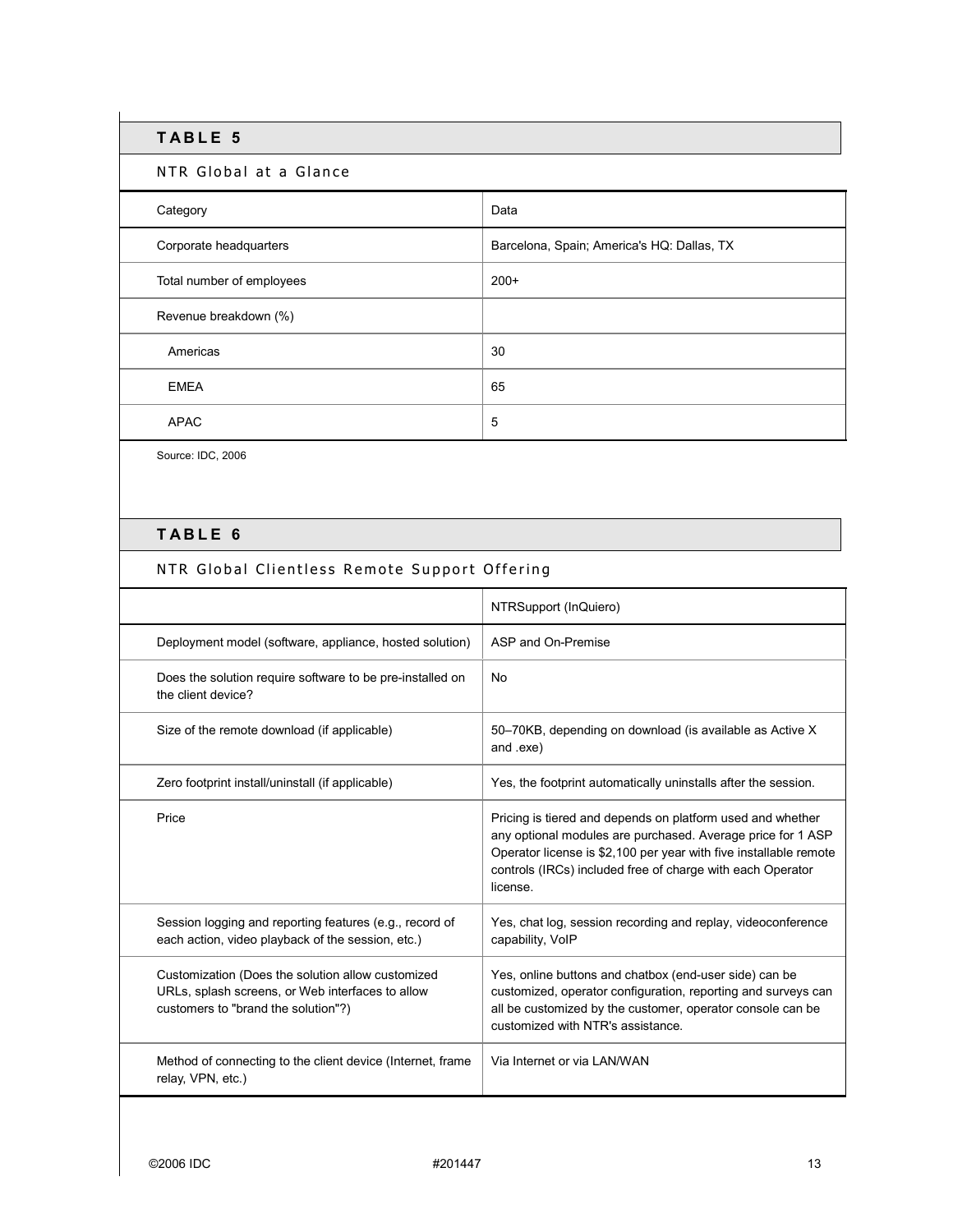### NTR Global Clientless Remote Support Offering

|                                                                                                                                  | NTRSupport (InQuiero)                                                                                                                                                                                                                                                                           |
|----------------------------------------------------------------------------------------------------------------------------------|-------------------------------------------------------------------------------------------------------------------------------------------------------------------------------------------------------------------------------------------------------------------------------------------------|
| Does the solution support file transfer and chat?                                                                                | Yes                                                                                                                                                                                                                                                                                             |
| <b>Security features</b>                                                                                                         |                                                                                                                                                                                                                                                                                                 |
| Level of encryption used                                                                                                         | 256-bit AES Encryption                                                                                                                                                                                                                                                                          |
| Level of control (full control of the client device or limited<br>functional control)                                            | Default setting is to let operator decide on case-by-case basis<br>if level of control is full shared control or observer only, but<br>administrator can restrict this at the operator level if so<br>desired.                                                                                  |
| Can remote control be initiated without end-user<br>approval? (Does the end user have to give permission to<br>begin a session?) | End user must give permission for "on demand" sessions.<br>InQuiero contains "installable remote control" component that<br>must initially be installed with customer's permission but can<br>then be used to access remote machine after hours, so<br>without "session by session" permission. |
| Can the end user terminate a session at any time or<br>override the support representative?                                      | Yes                                                                                                                                                                                                                                                                                             |
| Can the solution run without admin rights on the client<br>device?                                                               | Yes                                                                                                                                                                                                                                                                                             |
| Number of sessions that can be supported by a single<br>copy of the software/hardware (not applicable for hosted<br>solutions)   | Unlimited                                                                                                                                                                                                                                                                                       |
| Number of simultaneous sessions that a single<br>professional can support                                                        | Up to five - can be configured or limited by the administrator                                                                                                                                                                                                                                  |

Source: IDC, 2006

#### **WebEx**

WebEx is one of the largest competitors in this market. They offer a full suite of remote access and remote control products that address a wide range markets including on-line meetings, sales tools, training, and support. This profile concentrates on the WebEx products that are being used to provide support services. Specifically these products are Remote Support, Remote Access, and the System Management Service, all part of the WebEx Support Center suite. Table 7 provides an overview of the company.

Of the three products that are being used for customer support, WebEx Support Center-Remote Support is most directly applicable to the support services market. This product enables support professionals to connect to an end user's PC and provide on demand support services. It is offered as a hosted solution. WebEx also offers the System Management Services and Remote Access products to enhance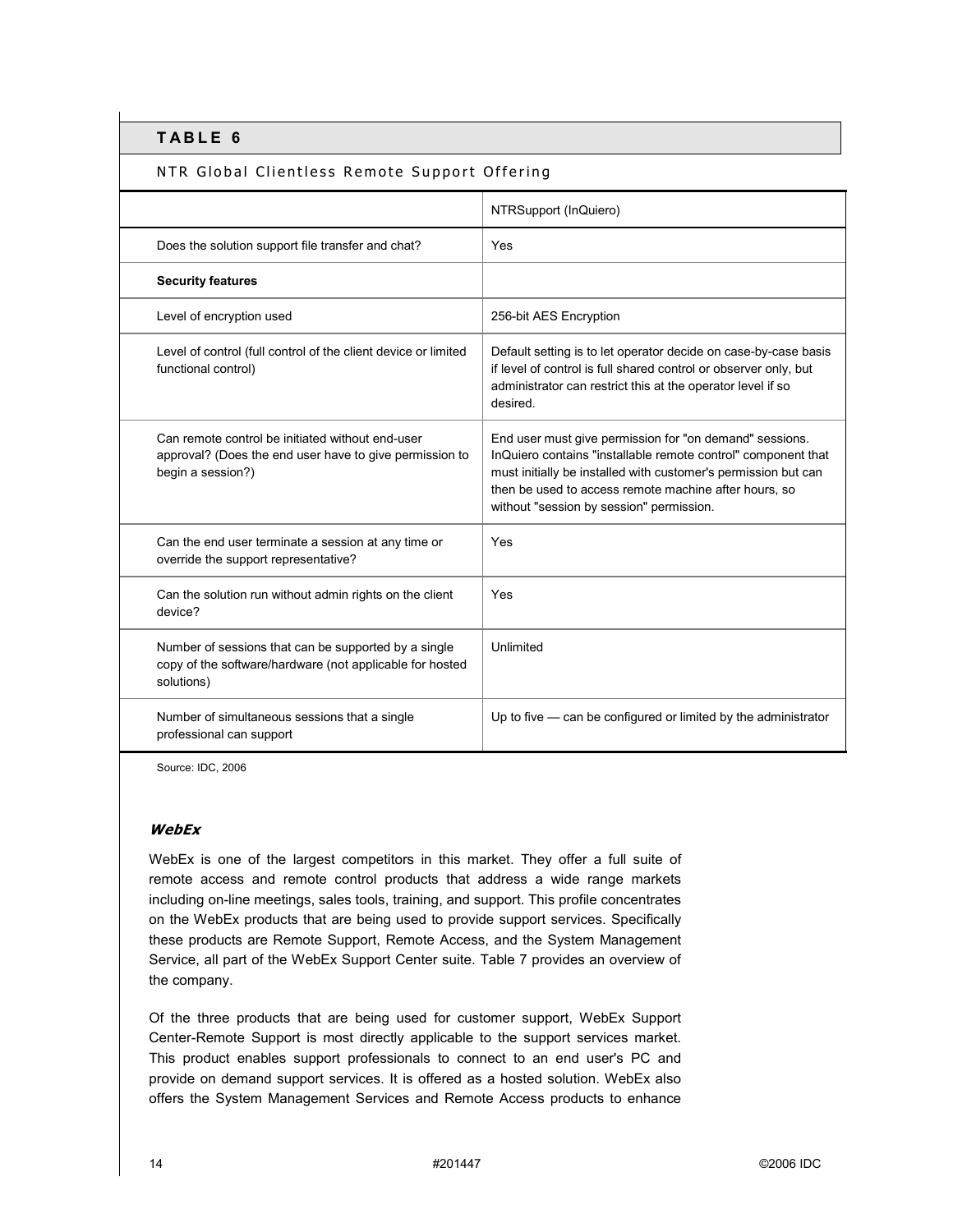customer support. These solutions require that the customer have an agent installed on their PC and are used to augment the functionality of Remote Support by providing features such as monitoring and the ability to connect to an unattended PC. These products are better received in situations where the support professionals and the customer will have an ongoing relationship, such as with VARs that are providing support to their clients and technology vendors that are providing support to business customers. Table 8 shows an overview of WebEx support offerings.

#### **TABLE 7**

WebEx at a Glance

| Category                  | Data                    |
|---------------------------|-------------------------|
| Corporate headquarters    | Santa Clara, California |
| Total number of employees | 2,000                   |
| Total revenue (2005)      | \$308 million           |
| Revenue breakdown (%)     |                         |
| <b>United States</b>      | 87                      |
| <b>ROW</b>                | 13                      |

Source: IDC, 2006

### **TABLE 8**

#### WebEx Support Remote Support WebEx Remote Access WebEx System Management Service Deployment model (software, appliance, hosted solution) Hosted, on-demand solution | Hosted, on-demand solution | Hosted, on-demand solution Does the solution require software to be preinstalled on the client device? No yes Yes Yes Size of the remote download (if applicable) 3.2MB 4.4MB 4.4MB 4.9MB

WebEx Clientless Remote Support Offerings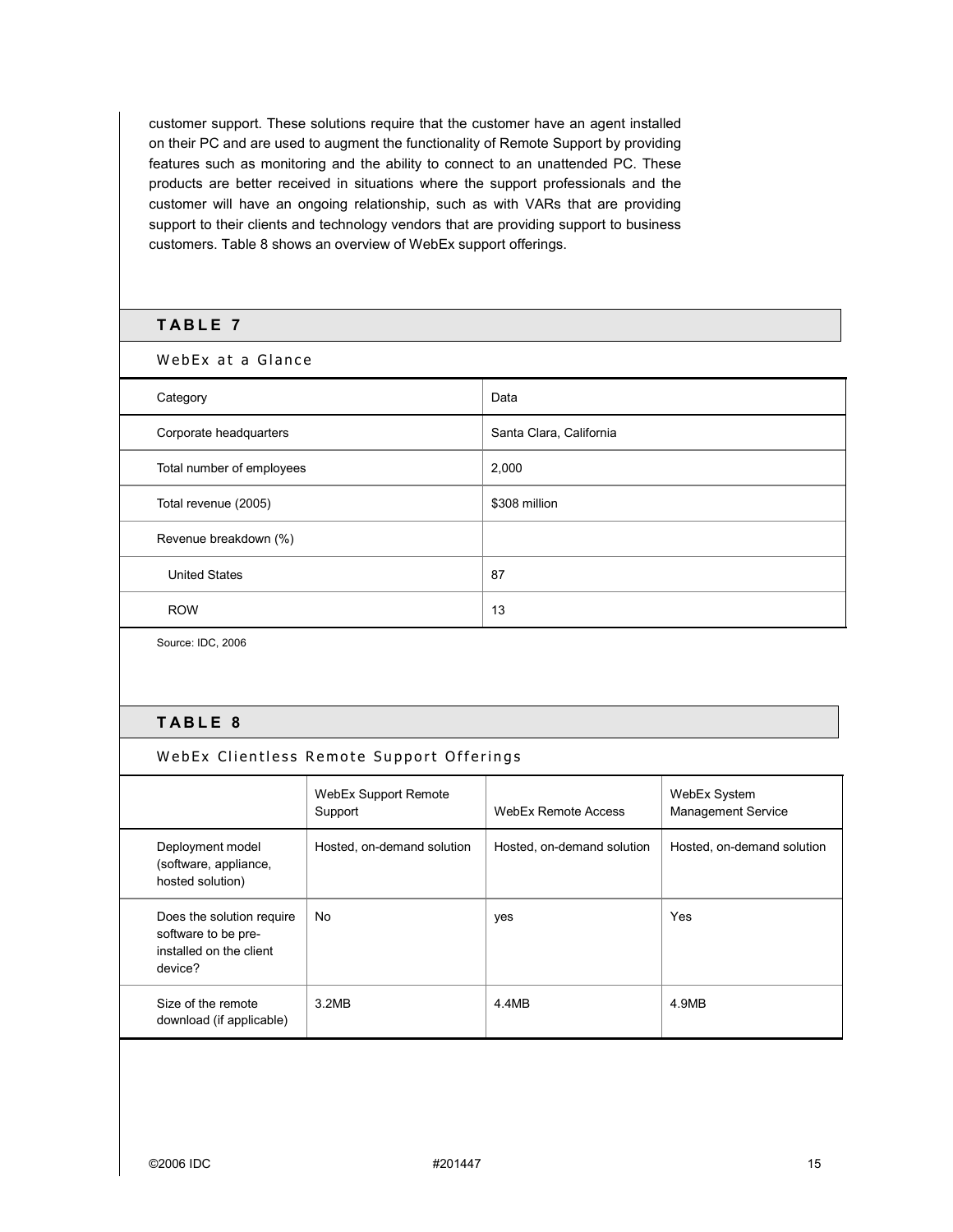# WebEx Clientless Remote Support Offerings

|                                                                                                                                                       | <b>WebEx Support Remote</b><br>Support                                                                          | <b>WebEx Remote Access</b>                             | WebEx System<br>Management Service                                                                                                                                                                           |
|-------------------------------------------------------------------------------------------------------------------------------------------------------|-----------------------------------------------------------------------------------------------------------------|--------------------------------------------------------|--------------------------------------------------------------------------------------------------------------------------------------------------------------------------------------------------------------|
| Price                                                                                                                                                 | Starting at \$150 per month<br>per support representative                                                       | Starting at \$150 per 20<br>computers                  | \$5 to \$15 per computer,<br>depending on services<br>(remote access, asset<br>management, software<br>distribution, patch<br>management, virus protection,<br>backup management) and<br>number of computers |
| Session logging and<br>reporting features (e.g.,<br>record of each action,<br>video playback of the<br>session, etc.)                                 | Yes, detailed session logging<br>and record option                                                              | Yes, recording, session logs,<br>and reports available | Yes, detailed reports<br>available                                                                                                                                                                           |
| Customization (Does the<br>solution allow customized<br>URLs, splash screens, or<br>Web interfaces to allow<br>customers to "brand the<br>solution"?) | Yes                                                                                                             | Yes                                                    | Yes                                                                                                                                                                                                          |
| Method of connecting to<br>the client device<br>(Internet, frame relay,<br>VPN, etc.)                                                                 | Internet                                                                                                        | Internet                                               | Internet                                                                                                                                                                                                     |
| Does the solution support<br>file transfer and chat?                                                                                                  | Yes                                                                                                             | Yes                                                    | Yes                                                                                                                                                                                                          |
| <b>Security features</b>                                                                                                                              |                                                                                                                 |                                                        |                                                                                                                                                                                                              |
| Level of encryption used                                                                                                                              | <b>SSL</b>                                                                                                      | <b>SSL</b>                                             | <b>SSL</b>                                                                                                                                                                                                   |
| Level of control (full<br>control of the client<br>device or limited<br>functional control)                                                           | Admin can define control<br>level by support rep level<br>(e.g., level 1 rep can only<br>control specific app). | Admin can define control.                              | <b>NA</b>                                                                                                                                                                                                    |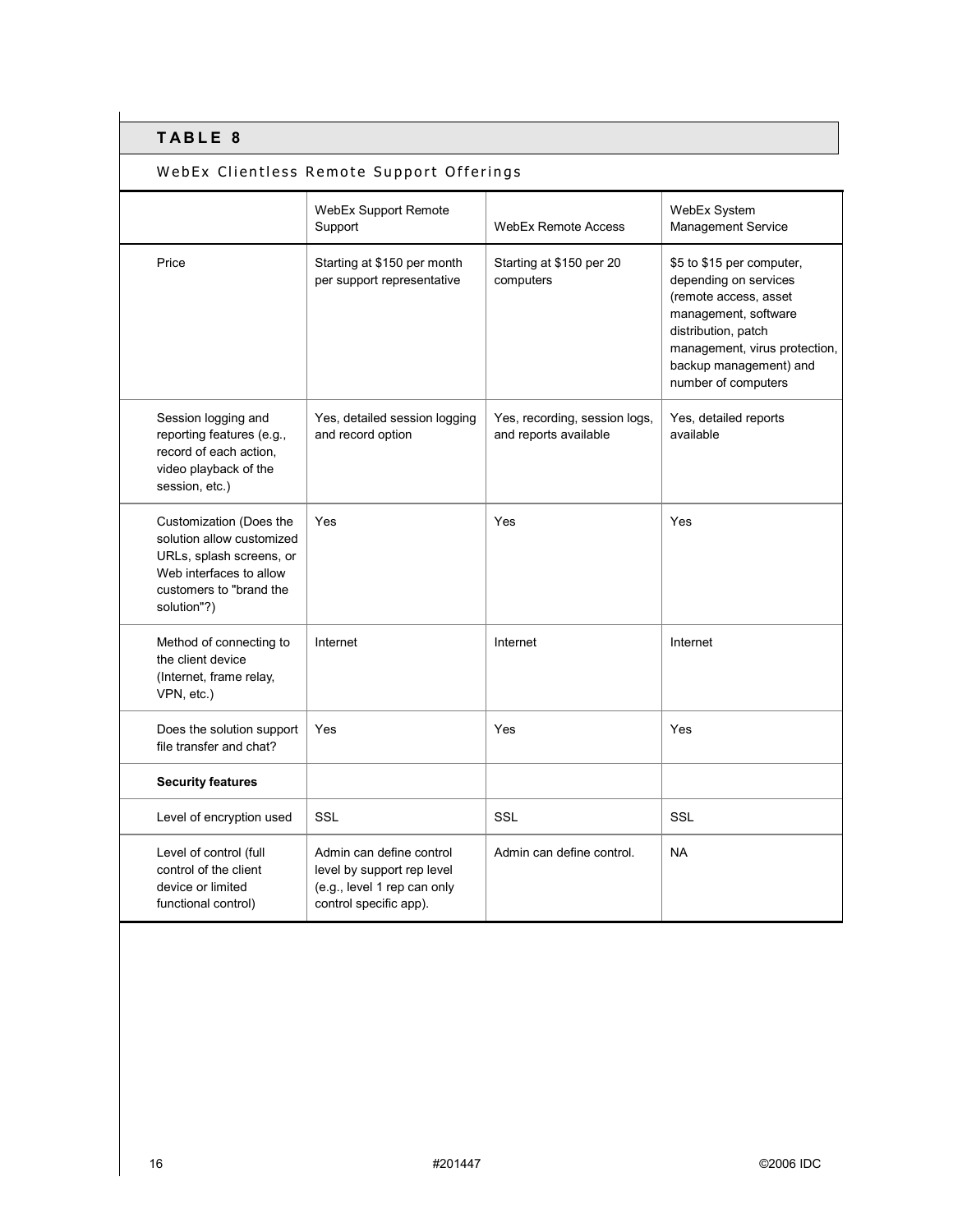### WebEx Clientless Remote Support Offerings

|                                                                                                                                           | WebEx Support Remote<br>Support                                           | <b>WebEx Remote Access</b>                                                                                                                                     | WebEx System<br>Management Service                                                                                                                             |
|-------------------------------------------------------------------------------------------------------------------------------------------|---------------------------------------------------------------------------|----------------------------------------------------------------------------------------------------------------------------------------------------------------|----------------------------------------------------------------------------------------------------------------------------------------------------------------|
| Can remote control be<br>initiated without end-user<br>approval? (Does the end<br>user have to give<br>permission to begin a<br>session?) | No, end user must give<br>permission.                                     | Driven by configuration<br>settings                                                                                                                            | <b>NA</b>                                                                                                                                                      |
| Can the end user<br>terminate a session at<br>any time or override the<br>support representative?                                         | Yes, end user can end<br>session.                                         | <b>NA</b>                                                                                                                                                      | <b>NA</b>                                                                                                                                                      |
| Can the solution run<br>without admin rights on<br>the client device?                                                                     | Yes                                                                       | To install, admin right is<br>needed. Domain<br>impersonation feature<br>available to impersonate as<br>an administrator. To run, no<br>admin right is needed. | To install, admin right is<br>needed. Domain<br>impersonation feature<br>available to impersonate as<br>an administrator. To run, no<br>admin right is needed. |
| Number of sessions that<br>can be supported by a<br>single copy of the<br>software/hardware (not<br>applicable for hosted<br>solutions)   | <b>NA</b>                                                                 | <b>NA</b>                                                                                                                                                      | <b>NA</b>                                                                                                                                                      |
| Number of simultaneous<br>sessions that a single<br>professional can support                                                              | One session per agent; can<br>have multiple agents in a<br>single session | No limit                                                                                                                                                       | No limit                                                                                                                                                       |

Source: IDC, 2006

# **ESSENTIAL GUIDANCE**

### **Market Adoption**

The remote control market has been around for several years and as a result, many enterprises are familiar with it and have been using remote control to support their end users. However, the ability to remotely control an end user's PC without previously having installed software is a recent enhancement to the software tools. This enhancement potentially opens the door to new markets for tech support that have traditionally been underserved. These markets have been ignored by the support providers because they are highly cost sensitive and thus could not be served profitably. Specifically, IDC believes that this technology can be used to provide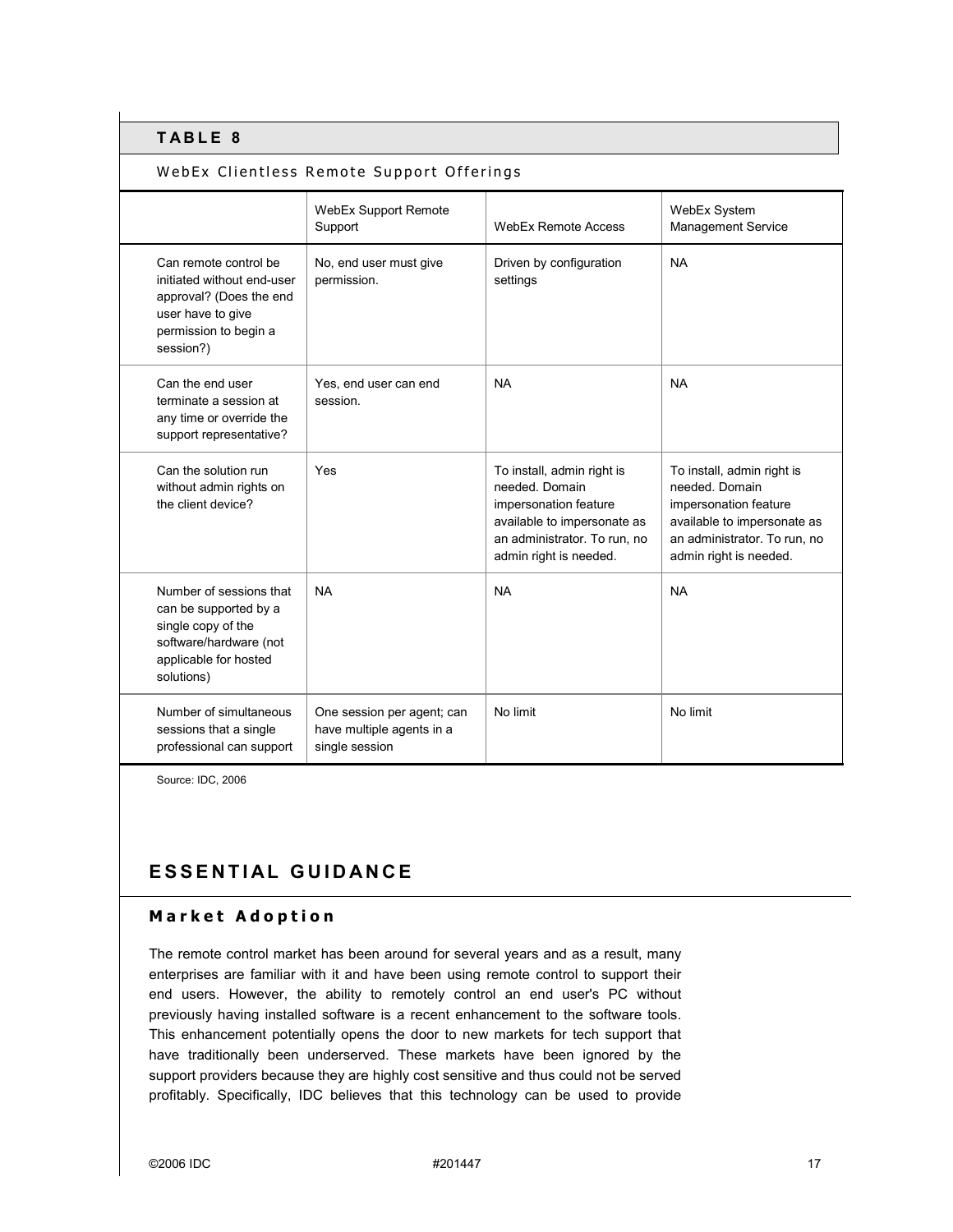support services to consumers and in the SMB segment where the IT staff is not as robust as in large enterprises.

IDC believes that this technology will be adopted first by IT professionals, such as VARs and SIs that service the SMB segment. The tools will enable them to provide support services to their customers in a more cost-effective manner. Additionally, they offer the ability to improve customer services and thus gain greater customer loyalty.

The next group that will adopt the tools will be technology vendors and third-party services providers that target the consumer segment. The technology vendors will use the technology to enable their tech support professionals to provide support to their end users. Using these tools, the technology vendor can improve the quality of support and reduce the amount of time the support professional spends resolving problems. This can result in higher customer satisfaction and reduced cost. Thirdparty services providers will use this technology to launch new services targeting the end consumer. Examples of the types of services that third parties that can be offered are virus and spyware removal and software installation and upgrade failures.

The final group that will be interested in deploying this technology is the internal help desks of SMBs. This group is expected to take the longest to adopt these tools. Customers that do not have a robust IT staff are more likely to use external providers for support services while enterprises that have a more robust IT staff are more likely to have the processes and tools in place to install software on every client device, thus eliminating the need to use a clientless remote support tool.

#### **Advice for Vendors**

The markets that these tools will enable have different requirements. Technology vendors that are trying to support their customers have different needs than third parties that are using these tools to support consumers. As a result, vendors need to consider offering the solution in a variety of forms. Offering only a hosted solution or only a hardware of software solution may result in some market segments choosing other vendors.

Vendors will need to ensure that their solutions are priced competitively and are easy for the support professional to use. One of the major appeals of these tools is their potential to reduce the cost of providing support services by improving efficiency. Given this, the cost of the tools will be closely scrutinized by customers and the vendors will need to ensure they are competitive. Further, if the tools are not easy for the support professionals to use, they will not gain the market acceptance they could because they will not result in the improved efficiency that enterprises are expecting.

Finally, vendors will need to ensure their tools provide the level of security that end users expect. End users will be turning over control of their PCs to, in most cases, an unknown individual. This will be a cause of concern for many customers. Vendors can help alleviate these concerns by providing replays of the session, recording every action that the support professional took, and providing this information to the end users.